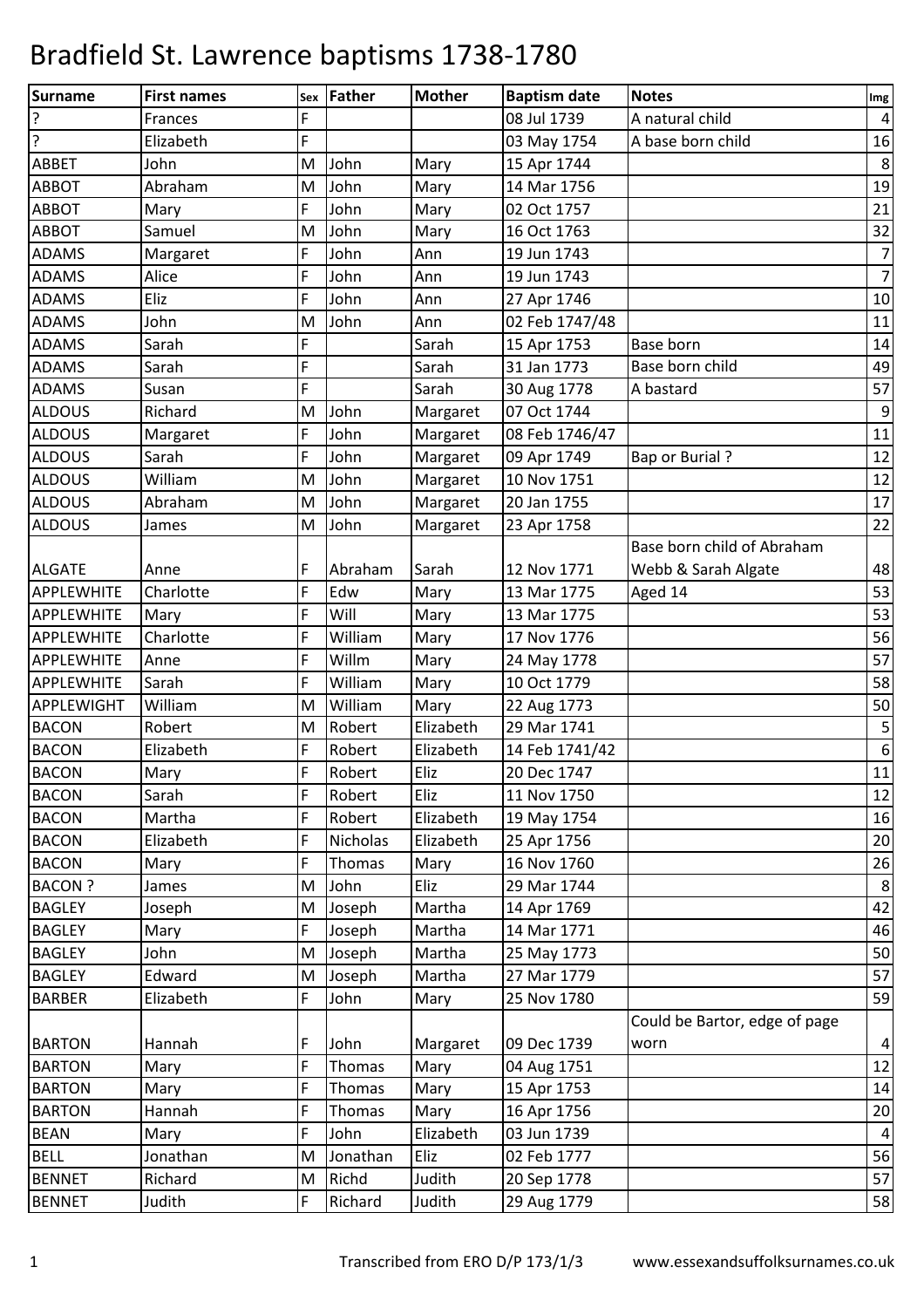| <b>Surname</b>    | <b>First names</b> |   | Sex Father | <b>Mother</b>  | <b>Baptism date</b> | <b>Notes</b>          | Im <sub>g</sub>         |
|-------------------|--------------------|---|------------|----------------|---------------------|-----------------------|-------------------------|
| <b>BEST</b>       | Richard            | M | Richard    | Elizabeth      | 19 Feb 1764         |                       | 32                      |
| <b>BIGGS</b>      | Benjamin           | M | Ambrose    | Elizabeth      | 02 Oct 1758         |                       | 23                      |
| <b>BIGGS</b>      | Elizabeth          | F | Ambrose    | Elizabeth      | 20 Apr 1760         |                       | 25                      |
| <b>BIGGS</b>      | John               | M | Ambrose    | Elizabeth      | 15 Aug 1762         |                       | 29                      |
| <b>BIGGS</b>      | Elizabeth          | F | Ambrose    | Elizabeth      | 31 Mar 1765         |                       | 34                      |
| <b>BIGGS</b>      | Sarah              | F | Ambrose    | Elizabeth      | 26 Apr 1769         |                       | 42                      |
| <b>BIGGS</b>      | Anne               | F | Ambrose    | Elizabeth      | 16 May 1771         |                       | 46                      |
| <b>BINES</b>      | John               | M | Peter      | Susanna        | 16 Nov 1746         |                       | 11                      |
| <b>BINES</b>      | Samuel             | M | Peter      | Susan          | 31 Jul 1748         |                       | 12                      |
| <b>BINES</b>      | Mary               | F | Peter      | Susan          | 04 Nov 1750         |                       | 12                      |
| <b>BINES</b>      | Susannah           | F | Peter      | Susan          | 15 Apr 1753         |                       | 14                      |
| <b>BINES</b>      | Mary               | F | Peter      | Susan          | 21 Sep 1755         |                       | 19                      |
| <b>BINES?</b>     | John               | M | Peter      | Susanna        | 07 Oct 1744         |                       | $9\,$                   |
| BIR*              | Sarah              | F | Abraham    | Mary           | 27 Feb 1742/43      | <b>Probably Bird</b>  | $\overline{7}$          |
| <b>BISHOP</b>     | John               | M | Abraham    | Mary           | 12 Oct 1740         |                       | 5                       |
| <b>BISHOP</b>     | Susan              | F | Abraham    | Mary           | 06 Mar 1747/48      |                       | 11                      |
| <b>BISHOP</b>     | Ann                | F | Abraham    | Mary           | 11 Jun 1749         | <b>Bap or Burial?</b> | 12                      |
| <b>BISHOP</b>     | Elizabeth          | F | Abraham    | Mary           | 06 May 1752         |                       | 13                      |
| <b>BISHOP</b>     | Margaret           | F | Abraham    | Mary           | 24 Feb 1754         |                       | 16                      |
| <b>BLOSS</b>      | John               | M | Robt       |                | 05 Jan 1745/46      |                       | 10                      |
| <b>BLOSS</b>      | Robt               | M | Robt       | Eliz           | 15 Mar 1746/47      |                       | $11\,$                  |
| <b>BLOSS</b>      | Eliz               | F | Robert     | Eliz           | 06 May 1750         |                       | 12                      |
| <b>BLOSS</b>      | Allice             | F | Robert     | Eliz           | 04 Aug 1751         |                       | 12                      |
| <b>BLOSS ?</b>    | Eliz               | F | Robert     | Eliz           | 09 Dec 1744         |                       | $\overline{9}$          |
| <b>BLYTH</b>      | Rose               | F | John       | Sarah          | 25 Feb 1770         |                       | 44                      |
| <b>BLYTH</b>      | Sarah              | F | John       | Sarah          | 14 Dec 1771         |                       | 48                      |
| <b>BLYTHE</b>     | Susannah           | F | John       | Sarah          | 29 Dec 1773         |                       | 51                      |
| <b>BRADBROOK</b>  | Sarah              | F | Saml       | Mary           | 24 Oct 1780         |                       | 59                      |
| <b>BRASSTREE</b>  | Sarah              | F | Thomas     | <b>Bridget</b> | 08 Oct 1738         |                       | $\overline{\mathbf{3}}$ |
| <b>BRASSTREE</b>  | Mary               | F | Thomas     | <b>Bridget</b> | 08 Oct 1738         |                       | $\overline{3}$          |
| <b>BRASSTREE</b>  | David              | М | Thomas     | <b>Bridget</b> | 16 Apr 1741         |                       | 5                       |
| <b>BRASTREE</b>   | <b>Thomas</b>      | M | Thomas     | <b>Bridget</b> | 04 Nov 1739         |                       | $\overline{a}$          |
| <b>BREAM</b>      | Susan              | F | Thos       | Susan          | 06 Jan 1750/51      |                       | 12                      |
| <b>BREAM</b>      | Thomas             | M | Thomas     | Susan          | 13 May 1753         |                       | 15                      |
| <b>BUCKENHAM</b>  | Margaret           | F | Henry      | Margaret       | 07 Sep 1740         | Henry lately deceased | $\overline{\mathbf{5}}$ |
| <b>CARRINGTON</b> | William            | M | Samuel     | Martha         | 04 Sep 1738         |                       | $\overline{3}$          |
| <b>CARRINGTON</b> | Elizabeth          | F | William    | Elizabeth      | 06 May 1739         |                       | $\overline{a}$          |
| <b>CARRINGTON</b> | Ruth               | F | Benjamin   | Mary           | 23 Dec 1739         |                       | $\overline{a}$          |
| <b>CARRINGTON</b> | Mary               | F | Samuel     | Martha         | 01 Aug 1740         |                       | $\mathsf S$             |
| <b>CARRINGTON</b> | Sarah              | F | Abraham    | Mary           | 02 Sep 1741         |                       | $\boldsymbol{6}$        |
| <b>CARRINGTON</b> | Rose               | F | Benjamin   | Mary           | 08 Aug 1743         |                       | $\bf 8$                 |
| <b>CARRINGTON</b> | Jacob              | M | Samuel     | Margaret       | 05 Nov 1743         |                       | $\bf 8$                 |
| <b>CARRINGTON</b> | Richard            | M | Benj       | Mary           | 13 Apr 1745         |                       | $\boldsymbol{9}$        |
| <b>CARRINGTON</b> | Saml               | M | Saml       | Margaret       | 19 May 1746         |                       | 10                      |
| <b>CARRINGTON</b> | Marchant           | M | Benjamin   | Mary           | 1746                |                       | 11                      |
| <b>CARRINGTON</b> | William            | M | Abraham    | Sarah          | 23 Aug 1751         |                       | 12                      |
| <b>CARRINGTON</b> | John               | м | Abraham    | Sarah          | 13 Apr 1753         |                       | 14                      |
| <b>CARRINGTON</b> | Sarah              | F | Abraham    | Sarah          | 21 Nov 1755         |                       | 19                      |
| <b>CARRINGTON</b> | Samuel             | M | Abraham    | Mary           | 04 Mar 1761         |                       | $27\,$                  |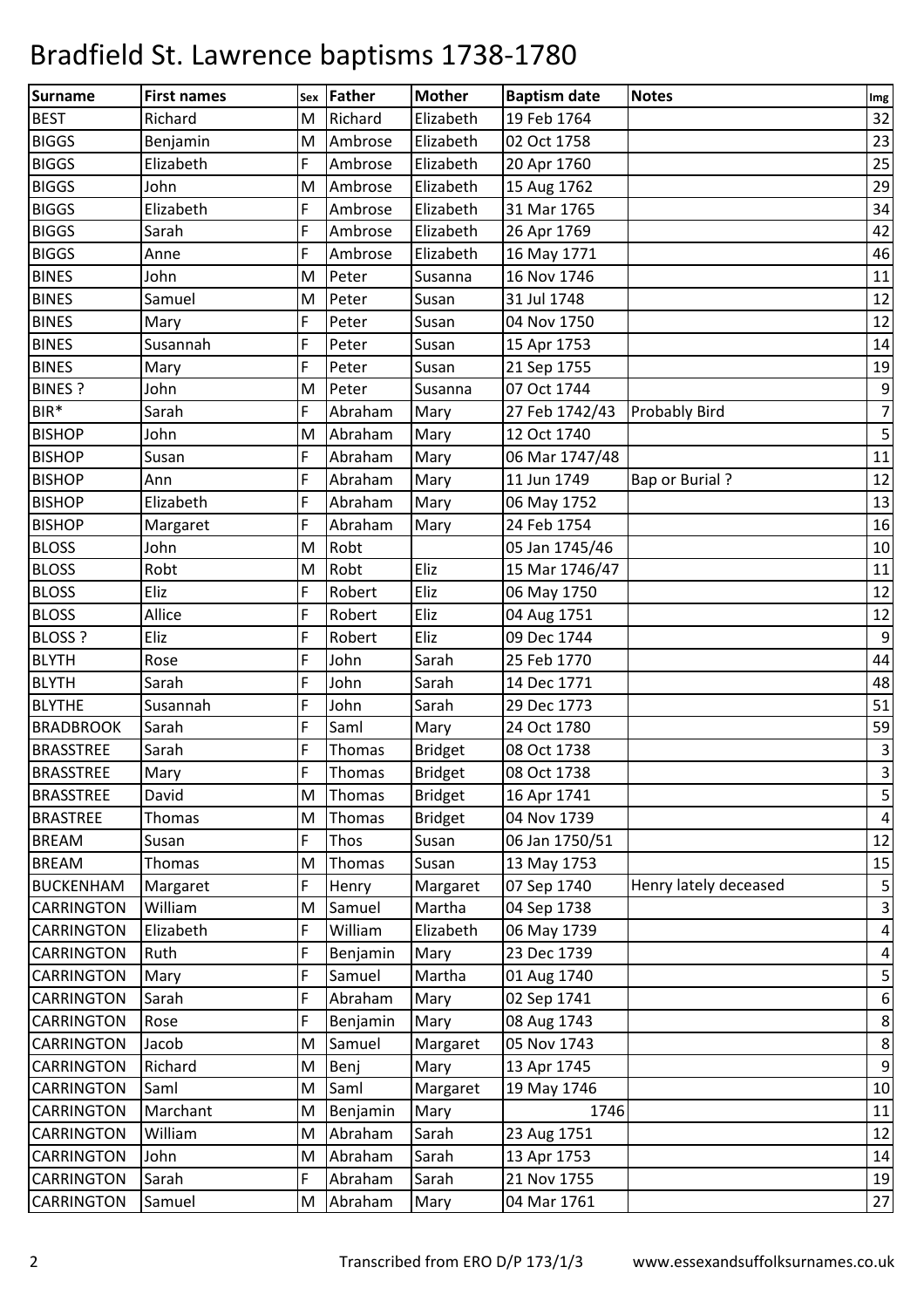| <b>Surname</b>    | <b>First names</b>    |   | sex Father | <b>Mother</b> | <b>Baptism date</b> | <b>Notes</b>              | Im <sub>g</sub>  |
|-------------------|-----------------------|---|------------|---------------|---------------------|---------------------------|------------------|
| <b>CARRINGTON</b> | Peggy                 | F | Abraham    | Mary          | 29 Mar 1762         |                           | 29               |
| <b>CARRINGTON</b> | Mary                  | F | William    | Mary          | 30 Nov 1764         |                           | 33               |
| <b>CARRINGTON</b> | Peggy                 | F | Abraham    | Mary          | 06 May 1765         |                           | 34               |
| <b>CARRINGTON</b> | John                  | M | William    | Mary          | 09 Feb 1767         |                           | 38               |
| <b>CARRINGTON</b> | Mary                  | F | Jacob      | Mary          | 19 Apr 1767         |                           | 39               |
| <b>CARRINGTON</b> | William               | M | William    | Mary          | 20 Jan 1769         |                           | 42               |
| <b>CARRINGTON</b> | Jacob                 | M | Jacob      | Mary          | 22 Jan 1769         |                           | 42               |
| <b>CARRINGTON</b> | Jacob                 | M | Jacob      | Mary          | 23 Jul 1770         |                           | 45               |
| <b>CARRINGTON</b> | Benjamin              | M | William    | Mary          | 09 Mar 1771         |                           | 46               |
| <b>CARRINGTON</b> | Samuel                | M | Jacob      | Mary          | 24 Dec 1772         |                           | 49               |
| <b>CARRINGTON</b> | <b>Elizabeth Mary</b> | F | Thomas     | Elizabeth     | 26 Nov 1773         |                           | 51               |
| <b>CARRINGTON</b> | Sarah                 | F | William    | Mary          | 01 Dec 1773         |                           | 51               |
| <b>CARRINGTON</b> | Sarah                 | F | Jacob      | Mary          | 03 Jun 1777         |                           | 56               |
| <b>CARRINGTON</b> | Margaret              | F | Jacob      | Mary          | 25 Apr 1779         |                           | 57               |
| <b>CARRINTON</b>  | Eliz                  | F | Ben        | Mary          | 29 Apr 1750         |                           | 12               |
| <b>CARTER</b>     | Sarah                 | F | Richard    | Rose          | 23 Mar 1743/44      |                           | $\bf 8$          |
| <b>CARTER</b>     | Richard               | M | Richard    | Rose          | 20 Sep 1747         |                           | 11               |
| <b>CARTER</b>     | Jonathan              | M | Jonathan   | Anne          | 12 Jul 1760         |                           | 26               |
| <b>CARTER</b>     | Anne                  | F | Jonathan   | Anne          | 20 Sep 1761         |                           | 28               |
| <b>CARTER</b>     | John                  | M | Jonathan   | Anne          | 21 Nov 1762         |                           | 30 <sup>°</sup>  |
| <b>CHURCHILL</b>  | John                  | M |            | Anne          | 09 Mar 1753         | Base born                 | 14               |
| <b>CLARKE</b>     | John                  | M |            | Annah         | 09 Sep 1745         | Unclear if married or not | $9\,$            |
| COE               | Mary                  | F | Thomas     | Mary          | 30 Sep 1759         |                           | 24               |
| <b>COE</b>        | Elizabeth             | F | Thomas     | Mary          | 28 Jun 1761         |                           | 28               |
| <b>COPPIN</b>     | Hannah                | F | William    | Mary          | 07 Nov 1739         |                           | $\overline{a}$   |
| <b>COPPIN</b>     | Amy                   | F | William    | Mary          | 21 Mar 1741/42      |                           | $\boldsymbol{6}$ |
| <b>COPPIN</b>     | Mary                  | F | John       | Elizabeth     | 01 Jan 1759         |                           | 23               |
| <b>COPPIN</b>     | Francis               | M |            | Hannah        | 13 Aug 1759         | Base born child           | 24               |
| <b>COPPIN</b>     | Elizabeth             | F | John       | Elizabeth     | 20 Apr 1760         |                           | 25               |
| <b>COPPIN</b>     | Anne                  | F | John       | Elizabeth     | 22 May 1761         |                           | 27               |
| <b>COPPIN</b>     | John                  | M | John       | Elizabeth     | 24 Apr 1764         |                           | 32               |
| <b>COPPIN</b>     | Mary                  |   | John       | Elizabeth     | 18 Dec 1765         |                           | 35               |
| <b>COPPIN</b>     | Sarah                 | F | John       | Elizabeth     | 30 Jun 1769         |                           | 43               |
| <b>COPPIN</b>     | William               | M | John       | Elizabeth     | 01 Jan 1772         |                           | 48               |
| <b>COPPIN</b>     | Edward                | M | John       | Elizabeth     | 02 Jan 1773         |                           | 49               |
| <b>COPPIN</b>     | Nathan                | M | John       | Elizabeth     | 29 Mar 1776         |                           | 55               |
| <b>COPPING</b>    | Samuel                | M | John       | Eliz          | 19 Feb 1775         |                           | 53               |
| <b>COPPING</b>    | Samuel                | M | John       | Eliz          | 22 Mar 1775         |                           | 53               |
| <b>COPPING</b>    | Edward                | M | John       | Elis          | 22 Mar 1775         |                           | 53               |
| <b>COPPING</b>    | Fanny                 | F | John       | Eliz          | 22 Feb 1778         |                           | 57               |
| <b>CORNEL</b>     | James                 | M | Daniel     | Susan         | 05 Feb 1763         |                           | 31               |
| <b>CORNWELL</b>   | James                 | M | James      | Susanna       | 26 Jan 1745/46      |                           | 10               |
| <b>COUSENS</b>    | Sarah                 | F | Edward     | Margaret      | 28 Oct 1773         |                           | 51               |
| <b>COUSINS</b>    | Edward                | м | Edward     | Margaret      | 13 Sep 1767         |                           | 40               |
| <b>COUSINS</b>    | John                  | M | Edward     | Margaret      | 27 Aug 1769         |                           | 43               |
| <b>COUSINS</b>    | Margaret              | F | Edward     | Margaret      | 28 Apr 1771         |                           | 46               |
| <b>COUSINS</b>    | Nathaniel             | M | Edward     | Margaret      | 03 Mar 1776         |                           | 55               |
| <b>COUSINS</b>    | Robert                | M | Edwd       | Margaret      | 08 Mar 1778         |                           | 57               |
| <b>COUSINS</b>    | Ann                   | F | Edward     | Margt         | 19 Nov 1780         |                           | 59               |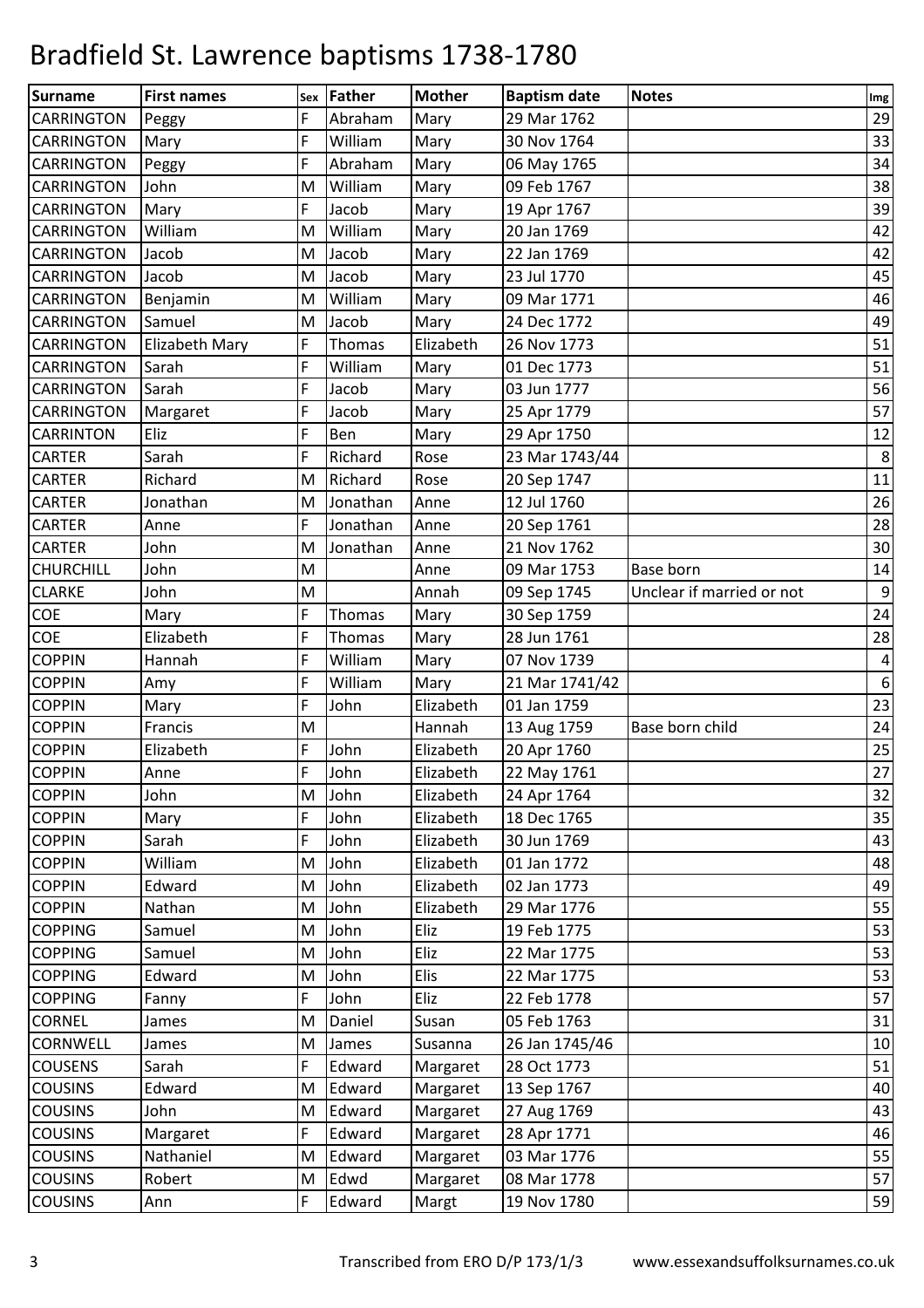| <b>Surname</b>    | <b>First names</b> |          | Father    | <b>Mother</b> | <b>Baptism date</b> | <b>Notes</b>              |                   |
|-------------------|--------------------|----------|-----------|---------------|---------------------|---------------------------|-------------------|
| <b>COVEL</b>      | Elizabeth          | Sex<br>F | William   | Katherine     | 06 Jul 1740         |                           | Img<br>$\sqrt{5}$ |
| <b>CRAMPIN</b>    | Richard            | M        | Charles   | Anne          | 26 Sep 1757         |                           | 21                |
| <b>CREEK</b>      | Mary               | F        | William   | Mary          | 11 Dec 1753         |                           | 16                |
| <b>CULLENDER</b>  | <b>Thomas</b>      | M        | Robert    | Elizabeth     | 24 Oct 1756         |                           | 20                |
| <b>CULLINGTON</b> | Elizabeth          | F        | Robert    | Elizabeth     | 17 Feb 1760         |                           | 25                |
| <b>CULLINGTON</b> | William            | M        | Robert    | Elizabeth     | 25 Oct 1761         |                           | 28                |
| <b>CULLINGTON</b> | Elizabeth          | F        | Robert    | Elizabeth     | 12 Aug 1764         |                           | 33                |
| <b>CULLINGTON</b> | James              | M        | Robt      | Eliz          | 27 Sep 1777         |                           | 56                |
| <b>CULLINGTON</b> | Mary               | F        | Thomas    | Elizabeth     | 14 Jun 1780         |                           | 58                |
| <b>CULLINTON</b>  | Sarah              | F        | Robert    | Elizabeth     | 24 May 1767         |                           | 39                |
| <b>CUTTING</b>    | William            | M        | William   | Sarah         | 18 Feb 1739/40      |                           | $\overline{a}$    |
| <b>CUTTING</b>    | Nathaniel          | M        | William   | Sarah         | 02 Jun 1741         |                           | 6                 |
| <b>CUTTING</b>    | William            | M        | Nathaniel | Rose          | 11 Jul 1742         |                           | $\overline{7}$    |
| <b>CUTTING</b>    | Joseph             | M        | William   | Sarah         | 25 Mar 1743         |                           | $\overline{7}$    |
| <b>CUTTING</b>    | Abraham            | M        | Nathaniel | Rose          | 10 Jul 1743         |                           | $\,8\,$           |
| <b>CUTTING</b>    | Ann                | F        | Nathaniel | Rose          | 16 Sep 1744         |                           | $\boldsymbol{9}$  |
| <b>CUTTING</b>    | Tho                | M        | Willm     | Sarah         | 28 Jul 1745         |                           | $\boldsymbol{9}$  |
| <b>CUTTING</b>    | William            | M        | William   | Sarah         | 17 Apr 1748         |                           | 11                |
| <b>DADIE</b>      | William            | M        | Pilgrim   | Rose          | 30 Jun 1768         |                           | 41                |
| <b>DANIELL</b>    | Richard            | M        | Rich      |               | 09 Oct 1778         |                           | 57                |
|                   |                    | M        |           | Rose          |                     | See long informative note |                   |
| <b>DAUDRY</b>     | Joseph             | M        | Pilgrim   |               | 06 Apr 1766         |                           | 36                |
| <b>DENNY</b>      | James              |          | Richard   | Anne          | 31 Jul 1739         |                           | $\pmb{4}$         |
| <b>DENNY</b>      | Ann                | F        | Richard   | Ann           | 19 Jun 1743         |                           | $\overline{7}$    |
| <b>DERRANT</b>    | Sarah              | F        |           | Sarah         | 14 Feb 1768         | Base born child           | 41                |
| <b>DOUBLE</b>     | Susan              | F        | William   | Susan         | 11 May 1766         |                           | 36                |
| <b>DOUBLE</b>     | William            | M        | William   | Susan         | 04 Mar 1770         |                           | 44                |
| <b>DRIVER</b>     | Susanna            | F        | John      | Ann           | 09 Sep 1742         |                           | $\overline{7}$    |
| <b>ELLIS</b>      | John               | M        | John      | Rachel        | 27 Mar 1748         |                           | 11                |
| <b>ENGLISH</b>    | Elizabeth          | F        | Francis   | Eliz          | 13 Apr 1777         |                           | 56                |
| <b>FALL</b>       | John               | M        | Daniel    | Lydia         | 25 Sep 1748         |                           | 12                |
| <b>FALL</b>       | Mary               | F        | Daniel    | Lydia         | 25 Dec 1749         |                           | 12                |
| <b>FALL</b>       | Daniel             | M        | Daniel    | Lydia         | 17 Dec 1752         |                           | 13                |
| <b>FALL</b>       | John               | M        | Daniel    | Lydia         | 06 Jul 1755         |                           | 19                |
| <b>FALL</b>       | Sarah              | F        | Daniel    | Lydia         | 06 Nov 1757         |                           | 21                |
| <b>FALLOWS</b>    | Thomas             | M        |           | Margaret      | 19 Oct 1760         | Base born                 | 26                |
| <b>FARRINGTON</b> | Sarah              | F        | William   | Mary          | 08 Oct 1764         |                           | 33                |
| <b>FARROW</b>     | Susannah           | F        | John      | Susannah      | 11 Jan 1774         |                           | 51                |
| <b>FARROW</b>     | Ann                | F        | John      | Susan         | 05 May 1776         |                           | 55                |
| <b>FINCH</b>      | Charles            | M        | John      | Sarah         | 25 Jan 1767         |                           | 38                |
| <b>FLURRY</b>     | Benjamin           | M        | Benj      | Jane          | Jan 1775            |                           | 53                |
| <b>FLURRY</b>     | Charles            | M        | Benj      | Jane          | 04 May 1777         |                           | 56                |
| <b>FLURRY</b>     | Robert             | M        | Benjamin  | Jane          | 22 Apr 1779         |                           | 57                |
| <b>FOSGATE</b>    | Mary               | F        | Joseph    | Susannah      | 13 May 1769         |                           | 43                |
| <b>FOSGATE</b>    | Anne               | F        | Joseph    | Susannah      | 03 Mar 1773         |                           | 50                |
| <b>FOX</b>        | John               | M        | Richard   | Anne          | 07 Oct 1753         |                           | 15                |
| <b>FOX</b>        | Elizabeth          | F        | Richard   | Anne          | 27 Apr 1755         |                           | 18                |
| <b>FOX</b>        | Mary               | F        | Richard   | Anne          | 13 Nov 1757         |                           | 22                |
| <b>FOX</b>        | Anne               | F        | Richard   | Anne          | 07 Dec 1760         |                           | 27                |
| <b>FOX</b>        | Mary               | F        | Richard   | Anne          | 05 Aug 1764         |                           | 33                |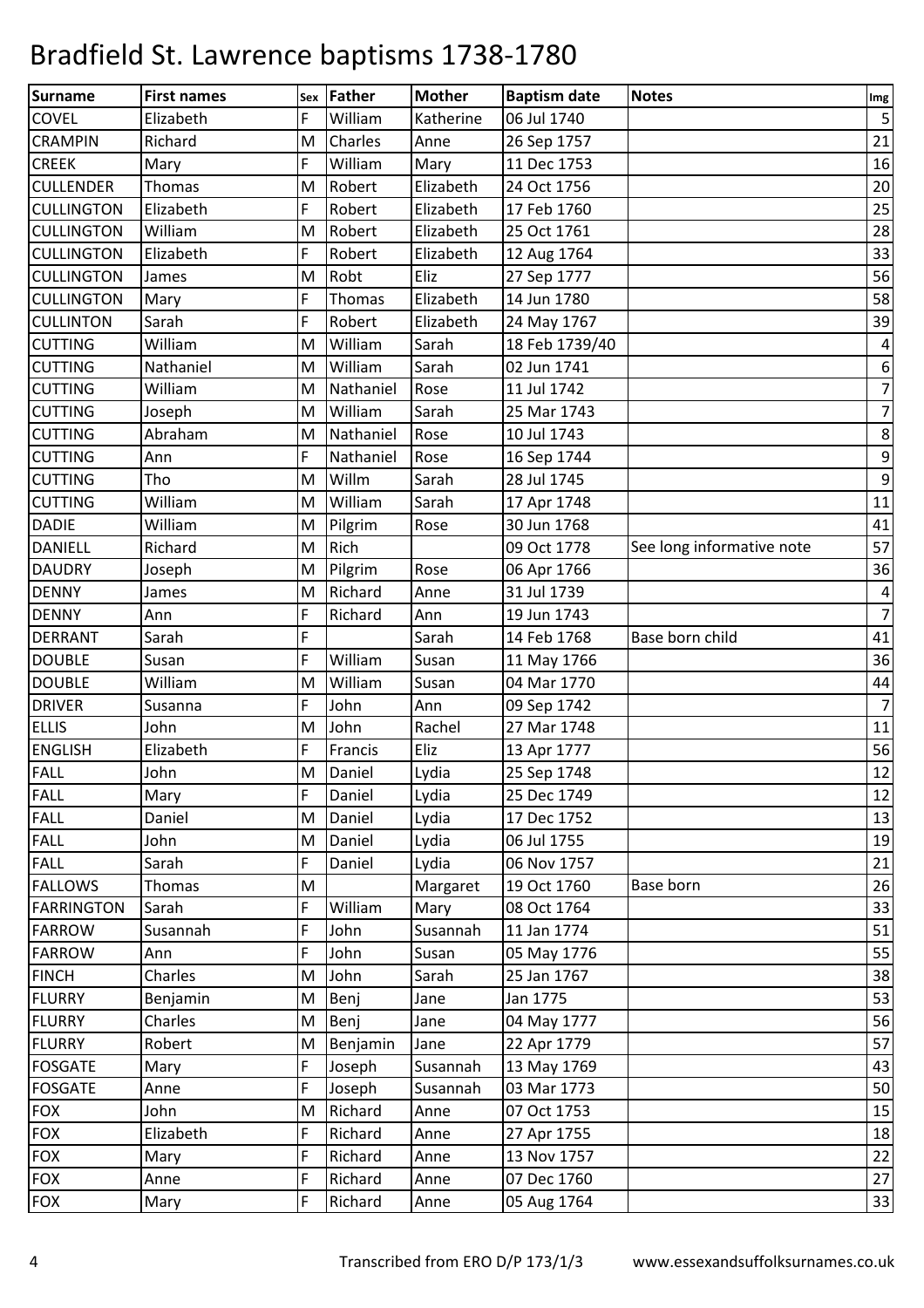| Surname         | <b>First names</b>       | Sex | Father  | <b>Mother</b> | <b>Baptism date</b> | <b>Notes</b>            | Img            |
|-----------------|--------------------------|-----|---------|---------------|---------------------|-------------------------|----------------|
| <b>FOX</b>      | Richard                  | M   | Richard | Elizabeth     | 14 Oct 1770         |                         | 45             |
| <b>FOX</b>      | William                  | M   | Richard | Elizabeth     | 11 Oct 1772         | Richard lately deceased | 49             |
| <b>FOX</b>      | Ann                      | F   | John    | Elizabeth     | 26 Jan 1777         |                         | 56             |
| <b>FOX</b>      | William                  | M   | John    | Elizabeth     | 04 Apr 1779         |                         | 57             |
| <b>FRANCIS</b>  | William                  | M   | John    | Mary          | 18 Nov 1740         |                         | 5              |
| <b>FRANCIS</b>  | Sarah                    | F   | Willm   | Mary          | 15 May 1743         |                         | $\overline{7}$ |
| <b>FRANCIS</b>  | Richard                  | M   | John    | Mary          | 27 Jul 1743         |                         | $\,8\,$        |
| <b>FRANCIS</b>  | James                    | M   | Willm   | Mary          | 07 Apr 1745         |                         | $9\,$          |
| <b>FRANCIS</b>  | John                     | M   | Willm   | Mary          | 09 Aug 1747         |                         | 11             |
| <b>FRANCIS</b>  | Ann                      | F   | John    | Mary          | 31 May 1748         |                         | 12             |
| <b>FRANCIS</b>  | Hannah                   | F   | Will    | Mary          | 02 Jan 1749/50      | <b>Bap or Burial?</b>   | 12             |
| <b>FRANCIS?</b> | Mildred                  | F   | John    | Mary          | 02 Mar 1745/46      |                         | 10             |
| <b>FROSGATE</b> | Mary                     | F   | Joseph  | Susannah      | 26 Jun 1765         |                         | 34             |
| <b>FROSGATE</b> | Joseph                   | M   | Joseph  | Susan         | 24 Dec 1775         |                         | 55             |
| <b>FROST</b>    | Mary                     | F   | John    | Sarah         | 16 Jun 1754         |                         | 16             |
| <b>FROST</b>    | Edward                   | M   | Edward  | Susanna       | 08 Feb 1758         |                         | 22             |
| <b>FROST</b>    | Susannah                 | F   | Edward  | Susannah      | 26 Feb 1759         |                         | 24             |
| <b>FROST</b>    | Edward                   | M   | Edward  | Susannah      | 06 Dec 1760         |                         | 27             |
| <b>FROST</b>    | Mary                     | F   | Edward  | Susan         | 13 Jun 1763         |                         | 31             |
| <b>FROST</b>    | Sarah                    | F   | Edward  | Susannah      | 01 Mar 1767         | Twin                    | 38             |
| <b>FROST</b>    | John                     | M   | Edward  | Susannah      | 01 Mar 1767         | Twin                    | 38             |
| <b>FROST</b>    | Rebekah                  | F   | Edward  | Susannah      | 01 Dec 1770         |                         | 45             |
| <b>FROST</b>    | William                  | M   | Edward  | Susan         | 24 Nov 1776         |                         | 56             |
| <b>GILES</b>    | Mary                     | F   | John    | Rose          | 24 Aug 1740         |                         | 5              |
| <b>GILES</b>    | John                     | M   | John    | Rose          | 06 Nov 1743         |                         | 8              |
| GILES ?         | Eliz                     | F   | John    | Rose          | 10 Dec 1744         |                         | $\overline{9}$ |
| <b>GIRLING</b>  | John                     | M   | John    | Mary          | 07 Aug 1748         |                         | 12             |
| <b>GLANVIL</b>  | <b>Thomas Carrington</b> | M   |         | Susan         | 21 Feb 1747/48      |                         | 11             |
| <b>GOAD</b>     | Mary                     | F   | John    | Mary          | 22 Mar 1767         |                         | 39             |
| <b>GOBEY</b>    | John                     | M   | John    | Mary          | 07 Nov 1779         |                         | 58             |
| <b>GOIMAR</b>   | James                    | M   | John    | Hannah        | 07 Mar 1773         |                         | 50             |
| <b>GOIMER</b>   | John                     | M   | John    | Hannah        | 13 Dec 1767         |                         | 40             |
| <b>GOIMER</b>   | Susan                    | F   | Joseph  | Anne          | 29 Jun 1771         |                         | 47             |
| <b>GOIMER</b>   | Susannah                 | F   | John    | Hannah        | 22 Oct 1771         |                         | 47             |
| <b>GOIMER</b>   | Philip                   | M   | John    | Hannah        | 31 Jan 1779         |                         | 57             |
| <b>GOSLIN</b>   | Sarah                    | F   | Wm      | Sarah         | 10 Nov 1776         |                         | 56             |
| <b>GOSLING</b>  | Ann                      | F   | John    | Ann           | 25 Jan 1778         |                         | 57             |
| <b>GOSLING</b>  | William                  | M   | William | Sarah         | 08 Feb 1778         |                         | 57             |
| <b>GOSLING</b>  | John                     | M   | William | Sarah         | 15 Apr 1780         |                         | 58             |
| GOSS            | Thomas                   | M   | Thomas  | Elizabeth     | 16 Apr 1742         |                         | $\overline{7}$ |
| GOSS            | Eliz                     | F   | John    | Eliz          | 28 Nov 1743         |                         | 8              |
| <b>GOSS</b>     | John                     | M   | Tho     | Eliz          | 1746                |                         | 11             |
| GOSS            | Thomas                   | M   | Thomas  | Eliz          | 17 Sep 1749         | <b>Bap or Burial?</b>   | 12             |
| GOSS            | Sarah                    | F.  | Thomas  | Elizabeth     | 27 May 1753         |                         | 15             |
| GOSS            | Mary                     | F   | John    | Mary          | 27 Jan 1771         |                         | 46             |
| GOSS            | Elizabeth                | F   | John    | Mary          | 02 Apr 1773         |                         | 50             |
| GOSS            | John                     | M   | John    | Mary          | 03 Sep 1775         |                         | 53             |
| <b>GOSS</b>     | Robt                     | M   | John    | Mary          | 08 Feb 1778         |                         | 57             |
| <b>GOUGE</b>    | Elizabeth                | F   | John    | Mary          | 07 Oct 1770         |                         | 45             |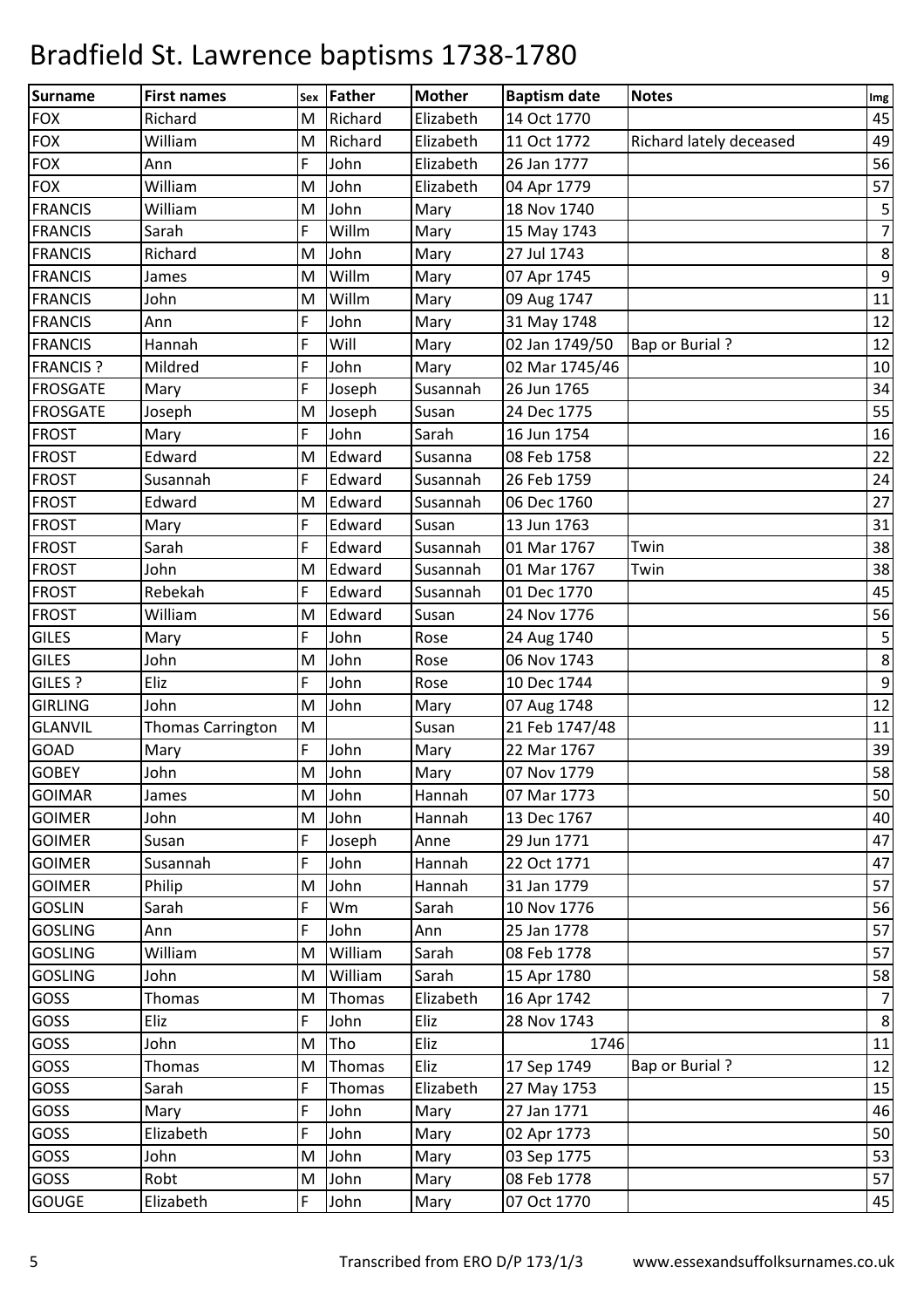| Surname          | <b>First names</b> | Sex | Father      | <b>Mother</b> | <b>Baptism date</b> | <b>Notes</b>                  | Im <sub>g</sub> |
|------------------|--------------------|-----|-------------|---------------|---------------------|-------------------------------|-----------------|
| <b>GOUGE</b>     | Daniel             | M   | John        | Mary          | 17 Apr 1774         |                               | 52              |
| <b>GOUGE</b>     | Esther             | F   | Robt        | Mary          | 15 Jun 1777         |                               | 56              |
| <b>GOUGE</b>     | Ruth               | F   | John        | Mary          | 15 Mar 1780         |                               | 58              |
| <b>GOYMER</b>    | Mary               | F   | Joseph      | Anne          | 04 Nov 1764         |                               | 33              |
| <b>GOYMER</b>    | Joseph             | M   | Joseph      | Anne          | 02 Mar 1766         |                               | 36              |
| <b>GREY</b>      | Elizabeth          | F   | John        | Mary          | 12 Oct 1740         |                               | $\mathsf S$     |
| <b>GRIMSEY</b>   | Joseph             | M   | Joseph      | Eliz          | 24 Feb 1750/51      |                               | 12              |
| <b>GRIMSEY</b>   | Mary               | F   | Joseph      | Elizabeth     | 17 Sep 1752         |                               | 13              |
| <b>GRIMSEY</b>   | John               | M   | Joseph      | Elizabeth     | 23 Feb 1755         |                               | 18              |
| <b>GRIMSEY</b>   | Anne               | F   | Joseph      | Elizabeth     | 14 Feb 1762         |                               | 29              |
| <b>HAMMOND</b>   | John               | M   | William     | Mary          | 09 Mar 1755         |                               | 18              |
| <b>HAMMOND</b>   | Samuel             | M   | William     | Mary          | 29 Jan 1758         |                               | 22              |
| <b>HAMMOND</b>   | James              | M   | William     | Mary          | 16 Mar 1760         |                               | 25              |
| <b>HAMMOND</b>   | Richard            | M   | William     | Mary          | 26 Sep 1762         | Twin                          | 30              |
| <b>HAMMOND</b>   | Thomas             | M   | William     | Mary          | 26 Sep 1762         | Twin                          | 30              |
| <b>HAMMOND</b>   | William            | M   | William     | Mary          | 25 Jan 1767         |                               | 38              |
| <b>HAMMOND</b>   | Thomas             | M   | William     | Mary          | 27 Dec 1768         |                               | 42              |
|                  |                    |     |             |               |                     |                               |                 |
| <b>HANS</b>      | Ann Hans           | F   | Willm       | Eliz          | 03 Jun 1750         | Of Willm. Hans & Eliz Pearson | 12              |
| <b>HARDY</b>     | Susannah           | F   | Robert      | Mary          | 01 Mar 1764         |                               | 32              |
| <b>HARDY</b>     | Rebecca            | F   | Robert      | Rebecca       | 03 Nov 1778         |                               | 57              |
| <b>HARDY</b>     | Robert             | M   | Robert      | Rebecka       | 22 Feb 1780         |                               | 58              |
| <b>HARMON</b>    | William John       | M   | Willm       | Sarah         | 09 Oct 1778         |                               | 57              |
| <b>HAWARD</b>    | Mary               | F   | Isaac       | Mary          | 12 Oct 1748         | <b>Bap or Burial?</b>         | 12              |
| <b>HAWARD</b>    | John               | M   | John        | Margaret      | 14 May 1749         |                               | 12              |
| <b>HAWARD</b>    | Elizabeth          | F   | Isaac       | Mary          | 12 Jul 1750         |                               | 12              |
| <b>HAWARD</b>    | John               | M   | John        | Mary          | 16 Sep 1750         |                               | 12              |
| <b>HAWS</b>      | John               | M   | James       | Eliz          | 05 Oct 1746         |                               | 10              |
| <b>HAWSE</b>     | Elizabeth          | F   | James       | Eliz          | 23 Apr 1749         | <b>Bap or Burial?</b>         | 12              |
| <b>HEAD</b>      | Sarah              | F   |             | Sarah         | 25 Oct 1756         | Base child                    | 20              |
| <b>HEAD</b>      | John               | M   |             | Sarah         | 03 Dec 1758         | Base born child               | 23              |
| <b>HIND</b>      | Mary               | F.  | Michael     | Mary          | 28 Feb 1771         | Twin                          | 46              |
| <b>HIND</b>      | Elizabeth          | F   | Michael     | Mary          | 28 Feb 1771         | Twin                          | 46              |
| <b>HIND</b>      | Michael            | M   | Michael     | Mary          | 11 Oct 1772         |                               | 49              |
| <b>HINES</b>     | Michael            | M   | Michael     | Mary          | 01 Oct 1775         |                               | 53              |
| <b>HITCHCOCK</b> | Anne               | F   | Abraham     | Anne          | 26 Oct 1760         |                               | 26              |
| <b>HITCHCOCK</b> | John               | M   | Abraham     | Anne          | 12 Jan 1766         |                               | 35              |
| <b>HOLDEN</b>    | Joseph             | М   | Thomas      | Hannah        | 03 Feb 1773         |                               | 50              |
| <b>HOLDEN</b>    | Isaac              | М   | Thomas      | Elizth        | 04 Sep 1775         |                               | 53              |
| <b>HOLDEN</b>    | John               | M   | Tho         | Eliz          | 27 Dec 1777         |                               | 56              |
| <b>HOLDING</b>   | <b>Thomas</b>      | M   | <b>Thos</b> | Elizabeth     | 04 Dec 1780         |                               | 59              |
| <b>HOUCHEN</b>   | Henry              | M   | Henry       | Mary          | 02 Apr 1773         |                               | 50              |
| <b>HOUCHIN</b>   | Elizabeth          | F   | Henry       | Mary          | 15 Aug 1779         |                               | 57              |
| <b>HOWARD</b>    | Sarah              | F   | John        | Mary          | 21 Sep 1740         |                               | 5               |
| <b>HOWARD</b>    | James              | M   | Daniel      | Mary          | 06 Dec 1741         |                               | $\sqrt{6}$      |
| <b>HOWARD</b>    |                    | M   | Danl        | Mary          | 11 Mar 1743/44      |                               | $\,8\,$         |
| <b>HOWARD</b>    | Margaret           | F   | John        | Margaret      | 09 Nov 1746         |                               | $11\,$          |
| <b>HOWARD</b>    | Isaac              | M   | Isaac       | Mary          | 17 Sep 1752         |                               | 13              |
| <b>HOWARD</b>    | John               | M   | Isaac       | Mary          | 16 Mar 1755         |                               | 18              |
|                  |                    |     |             |               |                     |                               |                 |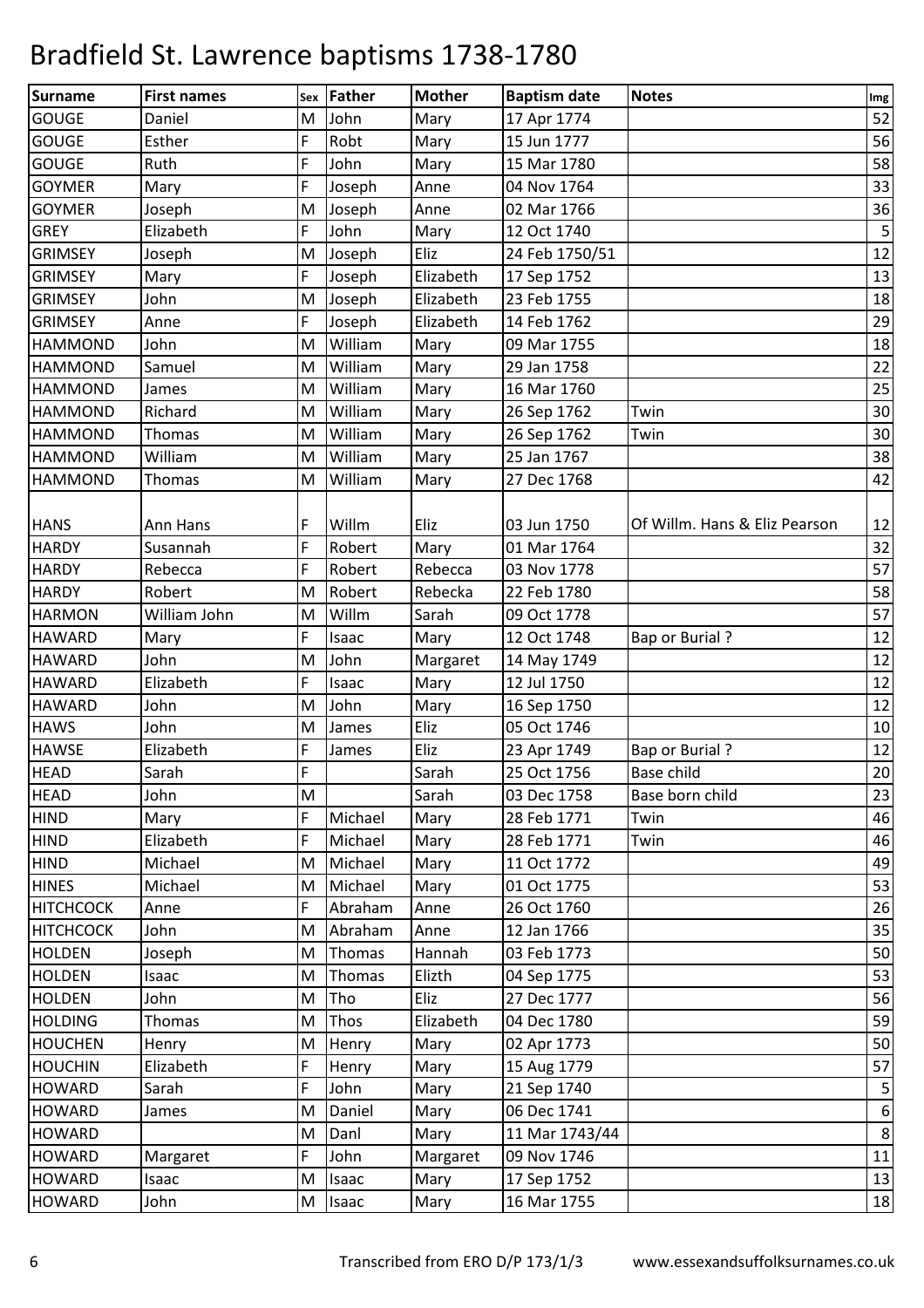| <b>Surname</b>    | <b>First names</b> | Sex | <b>Father</b>  | <b>Mother</b> | <b>Baptism date</b> | <b>Notes</b>            | Im <sub>g</sub>  |
|-------------------|--------------------|-----|----------------|---------------|---------------------|-------------------------|------------------|
| <b>HOWARD</b>     | Mary               | F   | John           | Margaret      | 11 May 1755         |                         | 18               |
| <b>HOWARD</b>     | George             | M   | Isaac          | Mary          | 17 Jul 1757         |                         | 21               |
| <b>HOWARD</b>     | Sarah              | F   | John           | Margaret      | 15 Jan 1758         |                         | 22               |
| <b>HOWARD</b>     | Mary               | F   | Isaac          | Mary          | 09 Dec 1759         |                         | 25               |
| <b>HOWARD</b>     | Anne               | F   | John           | Margaret      | 15 Mar 1761         |                         | 27               |
| <b>HOWARD</b>     | Leonard            | M   | Josiah         | Mary          | 17 Aug 1762         |                         | 29               |
| <b>HOWARD</b>     | Sarah              | F   | Geo            | Sarah         | 14 Jul 1774         |                         | 52               |
| <b>HOWARD</b>     | George             | M   | George         | Sarah         | 30 Apr 1776         |                         | 55               |
| <b>HOWARD</b>     | Anne               | F   | George         | Sarah         | 03 Aug 1778         |                         | 57               |
| <b>HOWARD</b>     | Mary               | F   | George         | Sarah         | 21 Sep 1780         |                         | 59               |
| <b>HOWGEGO</b>    | Jeremiah           | M   | Jeremiah       | Elizabeth     | 01 Oct 1752         |                         | 13               |
| <b>HOWGEGO</b>    | <b>Thomas</b>      | M   | Jeremiah       | Elizabeth     | 04 Feb 1759         |                         | 23               |
| <b>HOWGEGOE</b>   | Mary               | F   | Jeremiah       | Elizabet      | 07 Dec 1755         |                         | 19               |
| <b>HUNNABLE</b>   | James              | M   | <b>Ezekiel</b> | Susannah      | 02 Jun 1765         |                         | 34               |
| <b>HUNNABLE</b>   | William            | M   | Ezekiel        | Susannah      | 13 Apr 1766         |                         | 36               |
| <b>HUNNABLE</b>   | Mary               | F   | Ezekiel        | Susan         | Apr 1769            |                         | 42               |
| <b>HUNNABLE</b>   | Robert             | M   | Ezekiel        | Susannah      | 05 Jan 1772         |                         | 48               |
| <b>HURREL</b>     | Mary               | F   | John           | Mary          | 08 Apr 1759         |                         | 24               |
| HURRELL           | John               | M   | John           | Mary          | 18 Nov 1750         |                         | 12               |
| <b>HURRELL</b>    | John               | M   | John           | Mary          | 29 Jun 1777         | Born Jan 1766           | 56               |
| <b>HURRIL</b>     | Thomas             | M   | John           | Mary          | 10 Jun 1753         |                         | 15               |
| <b>HURRIL</b>     | Sarah              | F   | John           | Mary          | 17 Dec 1761         |                         | 28               |
| <b>HURRIL</b>     | Susannah           | F   | John           | Mary          | 14 Apr 1765         |                         | 34               |
| <b>HURRIL</b>     | Margaret           | F   | John           | Margt         | 16 Jul 1780         |                         | 59               |
| <b>HURRILL</b>    | Thos               | M   | John           | Margaret      | 01 Mar 1778         |                         | 57               |
| <b>HUTCHIN</b>    | Elizabeth          | F   | John           | Mary          | 21 Jun 1776         |                         | 55               |
| <b>JAMES</b>      | <b>Thomas</b>      | M   | John           | Alice         | 27 Jun 1779         |                         | 57               |
| <b>JESSOP</b>     | Ann                | F   | Richard        | Mary          | 14 Apr 1751         |                         | 12               |
| <b>JESSOP</b>     | John               | M   | Richard        | Mary          | 15 Dec 1754         |                         | $17\,$           |
| <b>JESSUP</b>     | Richard            | M   | Richard        | Mary          | 29 Mar 1744         |                         | 8                |
| <b>JESSUP</b>     | John               | M   | Richard        | Mary          | 15 Feb 1745/46      |                         | 10               |
| <b>JESSUP</b>     | Mary               | F   | Richd          | Mary          | 31 Jul 1748         |                         | 12               |
| <b>JESSUP</b>     | Jacob              | M   | Richard        | Mary          | 26 Apr 1761         |                         | 27               |
| <b>KEEBLE</b>     | William            | M   |                | Abigail       | 03 Mar 1767         | Base born child         | 38               |
| <b>KENDAL</b>     | Thomas             | M   |                |               | 01 Mar 1767         | A person of riper years | 38               |
| <b>KENDAL</b>     | John               | M   |                |               | 01 Mar 1767         | A person of riper years | 38               |
| KERRIDGE          | John               | M   | Edmund         | Mary          | 26 Jun 1743         |                         | $\bf 8$          |
| <b>KERRIDGE ?</b> | John               | M   | Edmund         | Mary          | 01 Oct 1744         |                         | $\overline{9}$   |
| <b>KEY</b>        | <b>Thomas</b>      | M   |                | Elizabeth     | 04 May 1766         | Base born               | 36               |
| <b>KING</b>       | Thomas             | M   | Thomas         | Sarah         | 10 Apr 1738         |                         | $\pmb{4}$        |
| <b>KING</b>       | Samuel             | M   | Samuel         | Elizabeth     | 25 May 1740         |                         | $\mathsf S$      |
| <b>KING</b>       | Mary               | F   | Thomas         | Hannah        | 03 Mar 1741/42      |                         | $\boldsymbol{6}$ |
| <b>KING</b>       | Eliza              | F   | Willm          | Sarah         | 07 Nov 1742         |                         | $\overline{7}$   |
| <b>KING</b>       | Daniel             | M   | Dan            | Sarah         | 09 Jul 1749         |                         | 12               |
| <b>KING</b>       | Lucretia           | F   | William        | Sarah         | 30 May 1755         |                         | 18               |
| <b>KING</b>       | Mary               | F   |                | Mary          | 24 Jan 1758         | Base born child         | 22               |
| <b>KING</b>       | John Reynolds      | M   | David          | Mary          | 31 Jul 1761         |                         | 28               |
| <b>KING</b>       | Sarah              | F   | Thomas         | Sarah         | 22 Dec 1762         |                         | 30               |
| <b>KING</b>       | Mary               | F   | David          | Mary          | 27 Mar 1763         |                         | $31\,$           |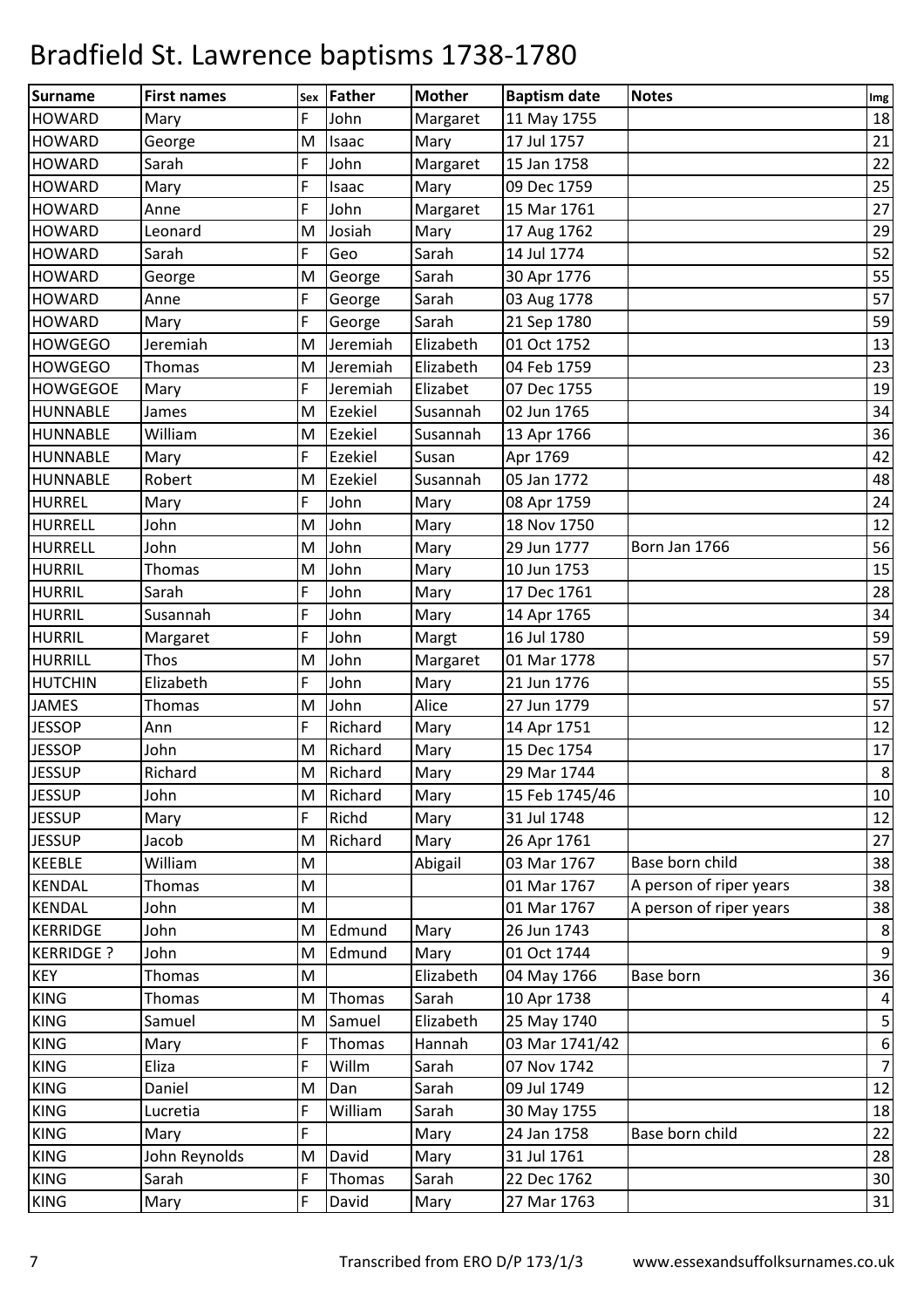| <b>Surname</b>  | <b>First names</b> | Sex | Father | <b>Mother</b> | <b>Baptism date</b>              | <b>Notes</b>          | <b>Img</b>       |
|-----------------|--------------------|-----|--------|---------------|----------------------------------|-----------------------|------------------|
| <b>KING</b>     | Elizabeth          | F   | John   | Elizabeth     | 05 Jun 1763                      |                       | 31               |
| <b>KING</b>     | Hannah             | F   | Thomas | Sarah         | 29 Jul 1764                      |                       | 33               |
| <b>KING</b>     | John               | M   | John   | Elizabeth     | 10 Mar 1765                      |                       | 34               |
| <b>KING</b>     | David              | M   | David  | Mary          | 16 Jun 1765                      |                       | 34               |
| <b>KING</b>     | Isaac              | M   |        | Mary          | 13 Oct 1765                      | Base born             | 35               |
| <b>KING</b>     | Joseph             | M   | Joseph | Mary          | 18 Jun 1766                      |                       | 37               |
| <b>KING</b>     | Sarah              | F.  | Thomas | Sarah         | 17 Aug 1766                      |                       | 37               |
| <b>KING</b>     | Daniel             | M   | John   | Elizabeth     | 19 Apr 1767                      |                       | 39               |
| <b>KING</b>     | <b>Thomas</b>      | M   | Thomas | Sarah         | 23 Jul 1769                      |                       | 43               |
| <b>KING</b>     | William            | M   | John   | Elizabeth     | 07 Oct 1770                      |                       | 45               |
| <b>KING</b>     | Isaac              | M   | John   | Elizabeth     | 18 Apr 1773                      |                       | 50               |
| <b>KING</b>     | Hannah             | F   | Thomas | Sarah         | 02 May 1773                      |                       | 50               |
| <b>KING</b>     | Rachel             | F   | Thomas | Sarah         | 04 Jun 1775                      |                       | 53               |
| <b>KING</b>     | Nancy              | F   | David  | Margt         | Jul 1776                         |                       | 55               |
| <b>KING</b>     | Mary               | F   | Mary   | Eliz          | 02 Jun 1776                      |                       | 55               |
| <b>KING</b>     | George             | M   | John   | Elizabeth     | 17 Jan 1779                      |                       | 57               |
| KING ?          | Susan              | F   | David  | Margaret      | 30 Aug 1779                      |                       | 58               |
| LAIT            | Anne               | F   | Robert | Anne          | 13 Mar 1774                      |                       | 52               |
| <b>LANGLEY</b>  | Samuel             | M   | Saml   | Mary          | 16 Mar 1777                      |                       | 56               |
| LARGE           | Mary               | F   | Isaac  | Mary          | 25 Jul 1756                      |                       | 20               |
| LARGE           | Isaac              | M   | Isaac  | Mary          | 15 Jan 1758                      |                       | 22               |
| LARGE           | Zechariah          | M   | Isaac  | Mary          | 30 Nov 1761                      |                       | 28               |
| LARGE           | John               | M   | Isaac  | Mary          | 12 Feb 1764                      |                       | 32               |
| LARGE           | Esther             | F   | Isaac  | Mary          | 21 Mar 1767                      |                       | 38               |
| <b>LEFEVRE</b>  | William            | M   | Lewis  | Mary          | 24 Jun 1754                      |                       | 16               |
| <b>LIGWOOD</b>  | John               | M   | John   | Rachel        | 02 Oct 1743                      |                       | $\bf 8$          |
| LILLY           | <b>Thomas</b>      | M   | Thomas | Anne          | 14 Aug 1768                      |                       | 41               |
| LILLY           | Mary               | F   | Thomas | Anne          | 09 Jul 1773                      |                       | 50               |
| <b>LINGWOOD</b> | Sarah              | F   | John   |               | 16 Aug 1747                      |                       | 11               |
| <b>LINGWOOD</b> | Samuel             | M   | John   | Rachel        | 18 Mar 1749/50   Bap or Burial ? |                       | 12               |
| <b>LINGWOOD</b> | William            | M   | John   | Rachel        | 08 Apr 1753                      |                       | 14               |
| <b>LINGWOOD</b> | Phoebe             | F.  | John   | Rachel        | 25 Apr 1756                      |                       | 20               |
| <b>LITTLE</b>   | Paul               | M   | Paul   | Elizabeth     | 20 Apr 1780                      | Twin                  | 58               |
| <b>LITTLE</b>   | John               | M   | Paul   | Elizabeth     | 20 Apr 1780                      | Twin                  | 58               |
| <b>LOUNDES</b>  | Anne               | F.  | John   | Mary          | 20 Oct 1752                      |                       | 13               |
| <b>LOWNDS</b>   | Sarah              | F   | John   | Mary          | 08 Oct 1749                      | <b>Bap or Burial?</b> | 12               |
| LOWNS           | Elizabeth          | F.  | John   | Mary          | 02 Mar 1739/40                   |                       | $\overline{4}$   |
| LOWNS           | Willm              | M   | John   | Mary          | 10 Oct 1742                      |                       | 7                |
| LOWNS           | Tho                | M   | John   | Mary          | 14 Jun 1745                      |                       | $\overline{9}$   |
| LOWNS           | Joseph             | M   | John   | Mary          | 09 Aug 1747                      |                       | 11               |
| <b>LUNGLEY</b>  | Samuel             | M   | Samuel | Mary          | 22 Mar 1767                      |                       | 39               |
| <b>LUNGLEY</b>  | George             | M   | Samuel | Mary          | 21 Feb 1768                      |                       | 41               |
| <b>LUNGLEY</b>  | Mary               | F   | Samuel | Mary          | 08 Apr 1770                      |                       | 44               |
| LUNGLEY         | William            | M   | Samuel | Mary          | 22 Aug 1779                      |                       | 58               |
| <b>MARTIN</b>   | Charles            | M   | George | Susanna       | 13 Feb 1738/39                   |                       | $\mathbf{3}$     |
| <b>MARTIN</b>   | Robert             | M   | George | Susanna       | 26 Apr 1741                      |                       | $\boldsymbol{6}$ |
| <b>MARTIN</b>   | James              | M   | George | Susanna       | 16 May 1743                      |                       | 7                |
| <b>MARVEN</b>   | Edward             | M   | Edward | Elizabeth     | 22 Feb 1778                      |                       | 57               |
| <b>MEE</b>      | Martha             | F.  | Joseph | Rose          | 25 Feb 1738/39                   |                       | $\vert 4 \vert$  |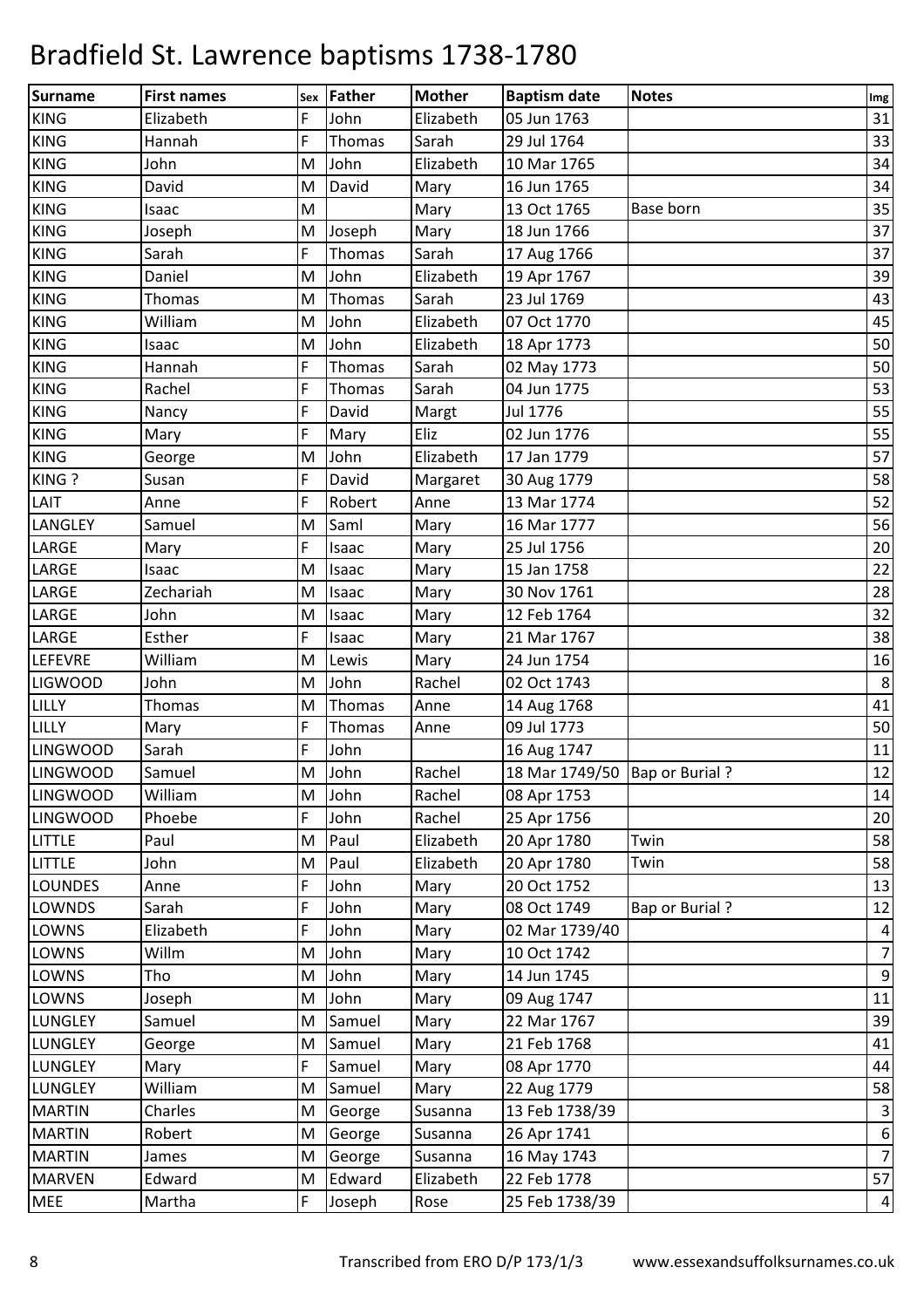| Surname        | <b>First names</b> | Sex | Father    | <b>Mother</b> | <b>Baptism date</b> | <b>Notes</b>           | Img            |
|----------------|--------------------|-----|-----------|---------------|---------------------|------------------------|----------------|
| <b>MIXTER</b>  | James              | M   | James     | Eliz          | 19 Mar 1748/49      | <b>Bap or Burrial?</b> | 12             |
| <b>MIXTER</b>  | Susanna            | F.  | James     | Eliz          | 03 Jun 1750         |                        | 12             |
| <b>MIXTURE</b> | Eliz               | F   | James     | Eliz          | 19 Feb 1743/44      |                        | 8              |
| <b>MIXTURE</b> | Mary               | F   | James     | Eliz          | 29 Jun 1746         |                        | 10             |
| <b>MIXTURE</b> | Sarah              | F   | James     | Elizabeth     | 02 Feb 1753         |                        | 14             |
| <b>MIXTURE</b> | John               | M   | James     | Elizabeth     | 25 Nov 1756         |                        | 20             |
| <b>MIXTURE</b> | James              | M   |           | Mary          | 27 Jul 1770         | Base born child        | 45             |
| <b>MIXTURE</b> | John               | M   |           | Mary          | 08 Dec 1771         |                        | 48             |
| <b>MORGAN</b>  | Mary               | F   | Edward    | Mary          | 19 Mar 1746/47      |                        | 11             |
| <b>MORGAN</b>  | John               | M   | Edward    | Mary          | 01 Oct 1749         |                        | 12             |
| <b>MORGAN</b>  | Ann                | F   | Edward    | Mary          | 21 Oct 1750         |                        | 12             |
| <b>MORGAN</b>  | George             | M   | Edward    | Mary          | 09 Sep 1753         |                        | 15             |
| <b>MORGAN</b>  | Elizabeth          | F   | Edward    | Mary          | 16 Apr 1756         |                        | 20             |
| <b>MORGAN</b>  | John               | M   | Edward    | Mary          | 08 Apr 1759         |                        | 24             |
| <b>MORGAN</b>  | Alice              | F   | Edward    | Mary          | 05 Sep 1762         |                        | 30             |
| <b>NAILAND</b> | John               | M   | John      |               | 18 Jul 1742         |                        | $\overline{7}$ |
| <b>NAILER</b>  | Sarah              | F   | John      | Martha        | 27 Jan 1744/45      | See Nailand            | $9\,$          |
| <b>NAILER</b>  | Tho                | M   | John      | Martha        | 08 Jul 1747         |                        | 11             |
| NAILER ?       | John               | M   | John      | Martha        | 23 Mar 1745/46      |                        | 10             |
| <b>NAYLOR</b>  | Thomasin           | F   | John      | Martha        | 02 Sep 1750         |                        | 12             |
| <b>NICE</b>    | Anne               | F   | John      | Hannah        | 19 May 1765         |                        | 34             |
| <b>NORMAN</b>  | William            | M   | William   | Elizabeth     | 18 Jan 1774         |                        | 51             |
| <b>NORMAN</b>  | Sarah              | F   | William   | Elizabeth     | 13 Feb 1774         |                        | 52             |
| <b>NORMAN</b>  | James              | M   | Willm     | Eliz          | 20 Apr 1777         |                        | 56             |
| <b>NORMAN</b>  | Ann                | F   | William   | Elizabeth     | 13 Jun 1779         |                        | 57             |
| <b>NUN</b>     | Joshua             | M   | John      | Anne          | 05 Nov 1738         |                        | $\mathbf{3}$   |
| <b>NUN</b>     | Mary               | F   | John      | Anne          | 09 Jan 1739/40      |                        | $\overline{4}$ |
| <b>NUN</b>     | Amy                | F   | John      | Anne          | 12 Apr 1741         |                        | 5              |
| <b>NUN</b>     | Elizabeth          | F   | Leonard   | Elizabeth     | 29 May 1754         |                        | 16             |
| <b>NUN</b>     | Leonard            |     | M Leonard | Elizabeth     | 25 Feb 1756         |                        | 19             |
| <b>NUN</b>     | John               | M   | John      | Anne          | 31 Oct 1756         |                        | 20             |
| <b>NUN</b>     | Mary               | F   | Leonard   | Elizabeth     | 23 Apr 1757         |                        | 21             |
| <b>NUN</b>     | Anne               | F   | John      | Anne          | 28 May 1759         |                        | 24             |
| <b>NUN</b>     | John               | M   | Leonard   | Elizabeth     | 25 Nov 1760         |                        | 26             |
| <b>NUN</b>     | Mary               | F   | John      | Anne          | 20 Dec 1761         |                        | 28             |
| <b>NUN</b>     | Susannah           | F   | Leonard   | Susannah      | 20 Aug 1770         |                        | 45             |
| <b>NUNN</b>    | Ann                | F   | John      | Ann           | 29 Jun 1746         |                        | 10             |
| <b>NUNN</b>    | Phoebe             | F   | John      | Esther        | 28 Dec 1779         |                        | 58             |
| <b>NUNN</b>    | Leonard            | M   | Leonard   | Sarah         | 20 Oct 1780         |                        | 59             |
| <b>ORAM</b>    | Benjamin           | M   | Samuel    | Anne          | 02 May 1773         |                        | 50             |
| <b>ORAM</b>    | Sarah              | F   | Samuel    | Hannah        | 25 Dec 1778         |                        | 57             |
| <b>ORAMS</b>   | Robert             | M   | Samuel    | Anne          | 29 Oct 1769         |                        | 43             |
| <b>ORAMS</b>   | Fanny              | F   | Sam       | Ann           | 30 Jul 1775         |                        | 53             |
| <b>ORFORD</b>  | Samuel             | M   | Samuel    | Elizabeth     | 22 Oct 1775         |                        | 55             |
| <b>ORFORD</b>  | George             | M   | Saml      | Eliz          | 17 Aug 1777         |                        | 56             |
| <b>ORFORD</b>  | Elizabeth          | F   | Saml      | Eliz          | 23 Jan 1780         |                        | 58             |
| <b>OSBORN</b>  | Hannah             | F   | Thomas    | Hannah        | 22 Jun 1760         |                        | 26             |
| <b>OSBORN</b>  | <b>Thomas</b>      | M   | Thomas    | Hannah        | 16 Jan 1763         |                        | 30             |
| <b>OSBORN</b>  | John               | M   | Thomas    | Hannah        | 15 Dec 1765         |                        | 35             |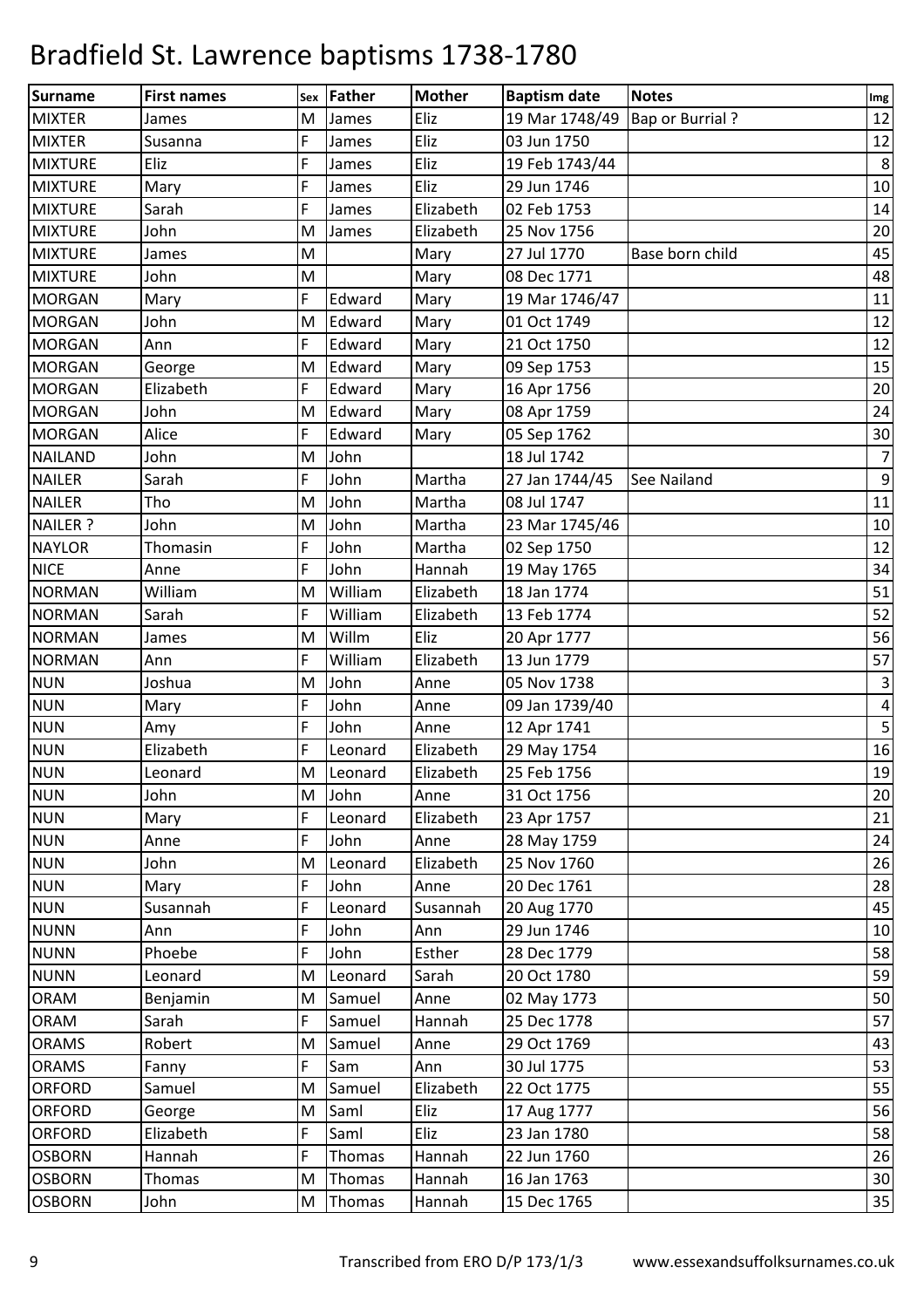| Surname           | <b>First names</b> |          | <b>Father</b> | <b>Mother</b> | <b>Baptism date</b> | <b>Notes</b>                    |                  |
|-------------------|--------------------|----------|---------------|---------------|---------------------|---------------------------------|------------------|
| <b>PALMER</b>     | John               | Sex<br>M | James         | Abigail       | 11 Apr 1761         |                                 | Img<br>27        |
| <b>PASCAL</b>     | Samuel             | M        | Henry         | Elizabeth     | 18 Jan 1740/41      |                                 | $\sqrt{5}$       |
| <b>PASCAL</b>     | Ann                | F        | Henry         | Eliz          | 05 Feb 1748/49      |                                 | 12               |
| <b>PASCAL</b>     | Mary               | F        | Henry         | Elizabeth     | 29 Dec 1751         |                                 | 12               |
| <b>PASCAL</b>     | Sarah              | F        | Henry         | Elizabeth     | 11 Apr 1756         |                                 | 20               |
|                   |                    |          |               |               |                     | No family name given. Pascal is |                  |
| PASCAL ?          | Eliz               | F        | Henry         | $E$ liz***    | 09 Sep 1744         | assumed from couple             | 9                |
| <b>PATERSON</b>   | Mary               | F        | Joseph        | Mary          | 06 May 1739         |                                 | $\pmb{4}$        |
| <b>PATTERSON</b>  | John               | M        | Joseph        | Mary          | 17 Jan 1741/42      |                                 | $\boldsymbol{6}$ |
| <b>PATTERSON</b>  | Margaret           | F        | Joseph        | Mary          | 28 Sep 1744         |                                 | $\boldsymbol{9}$ |
| <b>PATTERSON</b>  | Thomas             | M        | Joseph        | Anne          | 26 Jul 1752         |                                 | 13               |
| <b>PATTERSON</b>  | James              | M        | Joseph        | Anne          | 04 May 1755         |                                 | 18               |
| <b>PATTERSON</b>  | Anne               | F.       | Joseph        | Anne          | 19 Mar 1758         |                                 | 22               |
| <b>PATTERSON</b>  | Joseph             | M        | Joseph        | Anne          | 02 Aug 1761         |                                 | 28               |
| <b>PATTERSON</b>  | Samuel             | M        | Joseph        | Anne          | 17 Aug 1766         |                                 | 37               |
| <b>PATTERSON</b>  | Mary               | F        | William       | Elizabeth     | 10 Nov 1771         |                                 | 48               |
| <b>PATTERSON</b>  | Elizabeth          | F        | William       | Elizabeth     | 01 Jan 1774         |                                 | 51               |
| <b>PATTERSON?</b> | Willm              | M        | Joseph        | Mary          | 19 Jan 1745/46      |                                 | 10               |
| <b>PATTISON</b>   | Mary Ann           | F        | Tho           | Mary          | 02 Nov 1777         |                                 | 56               |
| <b>PATTISON</b>   |                    | M        | Thomas        | Mary          | 27 Jul 1779         |                                 | 57               |
|                   | Joseph             |          |               |               |                     |                                 |                  |
| PEARSON           | Ann Hans           | F        | Willm         | Eliz          | 03 Jun 1750         | Of Willm. Hans & Eliz Pearson   | 12               |
| <b>PLUMMER</b>    | Susanna            | F        | Robert        | Anne          | 31 May 1741         |                                 | $\boldsymbol{6}$ |
| <b>PLUMMER</b>    | Mary               | F        | Robert        | Ann?          | 09 Nov 1746         |                                 | 11               |
| <b>PLUMMER</b>    | Elizabeth          | F        | John          | Elizabeth     | 08 Dec 1765         |                                 | 35               |
| PLUMMER           | Robert             | M        | John          | Elizabeth     | 29 Mar 1767         |                                 | 39               |
| <b>PLUMMER</b>    | Abraham            | M        | John          | Elizabeth     | 06 Aug 1771         |                                 | 47               |
| PLUMMER           | Isaac              | M        | John          | Elizabeth     | 17 Apr 1774         |                                 | 52               |
| <b>PLUMMER</b>    | Elizabeth          | F        | John          | Eliz          | 10 Nov 1776         |                                 | 56               |
| PLUMMER           | <b>Ruth</b>        | F        | John          | Elizabeth     | 27 Jun 1779         |                                 | 57               |
| <b>PORTER</b>     | Alice              | F        | Robert        | Mary          | 21 Dec 1740         |                                 | 5                |
| <b>PORTER</b>     | Anne               | F        | William       | Anne          | 22 Oct 1758         |                                 | 23               |
| <b>PORTER</b>     | William            | M        | William       | Anne          | 11 Jun 1761         |                                 | 27               |
| <b>PORTER</b>     | William            | M        | William       | Anne          | 06 Mar 1763         |                                 | 31               |
| <b>POTTER</b>     | William            | M        | Wm            | Mary          | 13 Aug 1776         |                                 | 56               |
| <b>POTTER</b>     | Mary               | F        | Willm         | Mary          | 31 May 1778         |                                 | 57               |
| <b>POTTER</b>     | Ann                | F        | Stephen       | Mary          | 21 Jun 1778         |                                 | 57               |
| <b>POTTER</b>     | George             | M        | Stephen       | Mary          | 19 Sep 1779         |                                 | 58               |
| <b>POTTER</b>     | George             | M        | Stephen       | Mary          | 01 Dec 1780         |                                 | 59               |
| <b>POWL</b>       | Susannah           | F        | Susan         | John          | 09 May 1762         |                                 | 29               |
| <b>ROBERTS</b>    | Richard            | M        | Richard       | Mary          | 19 Oct 1755         |                                 | 19               |
| <b>ROBERTSON</b>  | Stephen            | M        | Stephen       | Mary          | 11 May 1777         |                                 | 56               |
| <b>ROBINSON</b>   | Sarah              | F        | Stephen       | Mary          | 04 Mar 1779         |                                 | 57               |
| <b>ROW</b>        | Samuel             | M        | William       | Elizabeth     | 20 Apr 1755         |                                 | 18               |
| ROW               | Anne               | F        | William       | Elizabeth     | 02 Sep 1759         |                                 | 24               |
| <b>ROWE</b>       | John               | M        | Will          | Eliz          | 19 Feb 1748/49      |                                 | 12               |
| <b>ROWE</b>       | Elizabeth          | F        | William       | Elizabeth     | 21 Aug 1757         |                                 | 21               |
| <b>ROWLAND</b>    | Elizabeth          | F        | John          | Susanna       | 22 Oct 1738         |                                 | $\overline{3}$   |
| <b>ROWLAND</b>    | Nanny              | F        | David         | Mary          | 23 Nov 1767         |                                 | $40\,$           |
|                   |                    |          |               |               |                     |                                 |                  |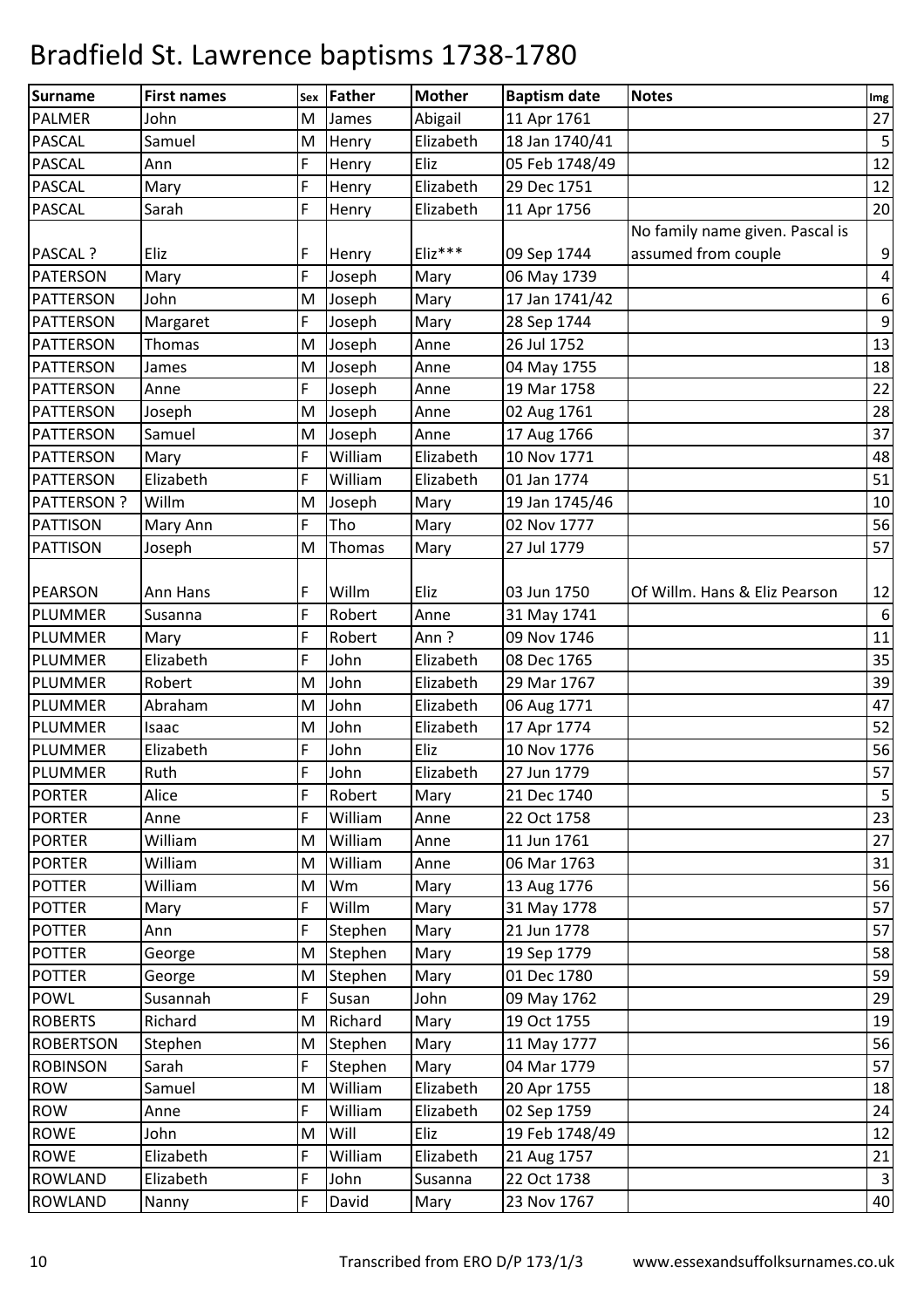| <b>Surname</b>   | <b>First names</b> |          | <b>Father</b> | <b>Mother</b> | <b>Baptism date</b> | <b>Notes</b>                     |                  |
|------------------|--------------------|----------|---------------|---------------|---------------------|----------------------------------|------------------|
| <b>ROWLAND</b>   | Nathaniel          | Sex<br>M | David         | Mary          | 06 Sep 1778         |                                  | Img<br>57        |
| <b>ROWLAND?</b>  | Eliz               | F        | Willm         | Eliz          | 20 Sep 1747         |                                  | 11               |
| <b>ROWLEN</b>    | Sarah              | F        | David         | Mary          | 08 Oct 1769         |                                  | 43               |
| <b>ROWLEN</b>    | David              | M        | John          | Sarah         | 22 Nov 1769         |                                  | 43               |
| <b>ROWLEN</b>    | Sarah              | F        | David         | Mary          | 13 Oct 1771         |                                  | 47               |
| <b>ROWLEN</b>    | Samuel             | M        | John          | Sarah         | 21 Aug 1772         |                                  | 49               |
| <b>ROWLEN</b>    | David              | M        | David         | Mary          | 21 Dec 1773         |                                  | 51               |
| <b>ROWLIN</b>    | Mary               | F        | David         | Mary          | 29 Apr 1766         |                                  | 36               |
| <b>ROWLING</b>   | John               | M        | David         | Mary          | 10 Dec 1775         |                                  | 55               |
| <b>RUDLAND</b>   | Sarah              | F        | John          | Sarah         | 28 Nov 1762         |                                  | 30               |
| <b>RUDLAND</b>   | John               | M        | John          | Sarah         | 29 Apr 1764         |                                  | 32               |
| <b>RUDLAND</b>   | Mary               | F        | John          | Sarah         | 07 May 1766         |                                  | 36               |
| <b>RUDLAND</b>   | Paul               | M        | John          | Sarah         | 16 Apr 1768         |                                  | 41               |
| <b>RUDLAND</b>   | Robert             | M        | John          | Sarah         | 11 Mar 1770         |                                  | 44               |
| <b>RUDLAND</b>   | Jonathan           | M        | John          | Sarah         | 01 Nov 1772         |                                  | 49               |
| <b>RUDLAND</b>   | Joseph             | M        | John          | Sarah         | 29 Jun 1779         |                                  | 57               |
| <b>RUDLING</b>   | Susannah           | F        | John          | Sarah         | Jan 1775            |                                  | 53               |
| <b>RUMSEY</b>    | Henry              | M        | Thomas        | Mary          | 24 Jul 1763         |                                  | 31               |
| <b>RUMSEY</b>    | Chaplain           | M        | Thomas        | Mary          | 02 Nov 1766         |                                  | 37               |
| <b>RUMSEY</b>    | Sarah              | F        | Thomas        | Mary          | 23 Jun 1772         |                                  | 49               |
| <b>RUTLAND</b>   | Benjamin           | M        | John          | Susanna       | 10 Jun 1739         |                                  | $\pmb{4}$        |
| <b>RUTLAND</b>   | Judith             | F        | John          | Susanna       | 10 Jun 1739         |                                  | $\pmb{4}$        |
| <b>SADLER</b>    | Mary?              | F        | Jonathan      | Eliz          | 15 Apr 1744         |                                  | $\,8\,$          |
| <b>SADLER</b>    | Richard            | M        | David         | Mary          | 20 Aug 1758         |                                  | 23               |
| <b>SAGERS</b>    | Hannah             | F        | John          | Eliz          | 21 Nov 1779         |                                  | 58               |
| <b>SAGERS</b>    | Hannah             | F        | John          | Elizabeth     | 29 Apr 1780         |                                  | 58               |
| SALMON           | Mary               | F        | Benjamin      | Mary          | 21 Apr 1751         |                                  | 12               |
| <b>SALMON</b>    | Susan              | F        | Benjamin      | Mary          | 16 May 1755         |                                  | 18               |
| <b>SANDERS</b>   | Saml               | M        | Jonathan      | Eliz          | 07 Jul 1745         |                                  | $\boldsymbol{9}$ |
| <b>SANDERS</b>   | Elizabeth          | F        | Nathaniel     | Elizabeth     | 17 Dec 1769         |                                  | 44               |
| SARGEANT         | Elizabeth          | F        | Richard       | Elizabeth     | 23 Feb 1755         |                                  | 18               |
| <b>SAUNDERS</b>  | John               | M        |               | Mary          | 08 Nov 1741         |                                  | $6\phantom{1}6$  |
| <b>SAUNDERS</b>  | Saml               | M        | Jonathan      | Eliz          | 29 Jun 1746         |                                  | 10               |
| <b>SAUNDERS</b>  | Tho                | M        | <b>Nat</b>    | Mary          | 21 Aug 1746         |                                  | 10               |
| <b>SAUNDERS</b>  | Nathaniel          | M        | Nathaniel     | Elizabeth     | 23 Oct 1768         |                                  | 41               |
| <b>SAUNDERS</b>  | Sarah              | F        | John          | Ann           | 27 Jun 1779         |                                  | 57               |
| SAWYER           | Sarah              | F        | Henry         | Elizabeth     | 27 Jan 1765         |                                  | 33               |
| SAWYER           | Harry              | M        | Harry         | Elizabeth     | 31 May 1767         |                                  | 39               |
| SAWYER           | Elizabeth          | F        | Henry         | Elizabeth     | 08 Oct 1769         |                                  | 43               |
| SAWYER           | Samuel             | M        | Henry         | Elizabeth     | 11 Dec 1773         |                                  | 51               |
| SAWYER           | Mary               | F        | Henry         | Eliz          | 20 Oct 1776         |                                  | 56               |
| <b>SEABORN</b>   | Elizabeth          | F        | John          | Elizabeth     | 16 Aug 1778         |                                  | 57               |
| <b>SEAGOE</b>    | Isaac              | M        | Isaac         | Mary          | 26 Apr 1765         |                                  | 34               |
| <b>SEARCHALL</b> | Mary               | F        | Thomas        | Mary          | 17 Mar 1776         |                                  | 55               |
| <b>SEARCHALL</b> | James              | M        | Thomas        | Mary          | 26 Jul 1778         |                                  | 57               |
| <b>SERGEANT</b>  | Samuel             | M        | Richard       | Eliz          | 14 Apr 1776         |                                  | 55               |
| <b>SERJANT</b>   | Richard            | M        | Richard       | Mary          | 17 Jan 1768         |                                  | 40               |
|                  |                    |          |               |               |                     |                                  |                  |
| <b>SERJANT</b>   | William            | M        | Richard       | Elizabeth     | 29 Jun 1771         | Altered from Elizabeth. See note | $\boxed{47}$     |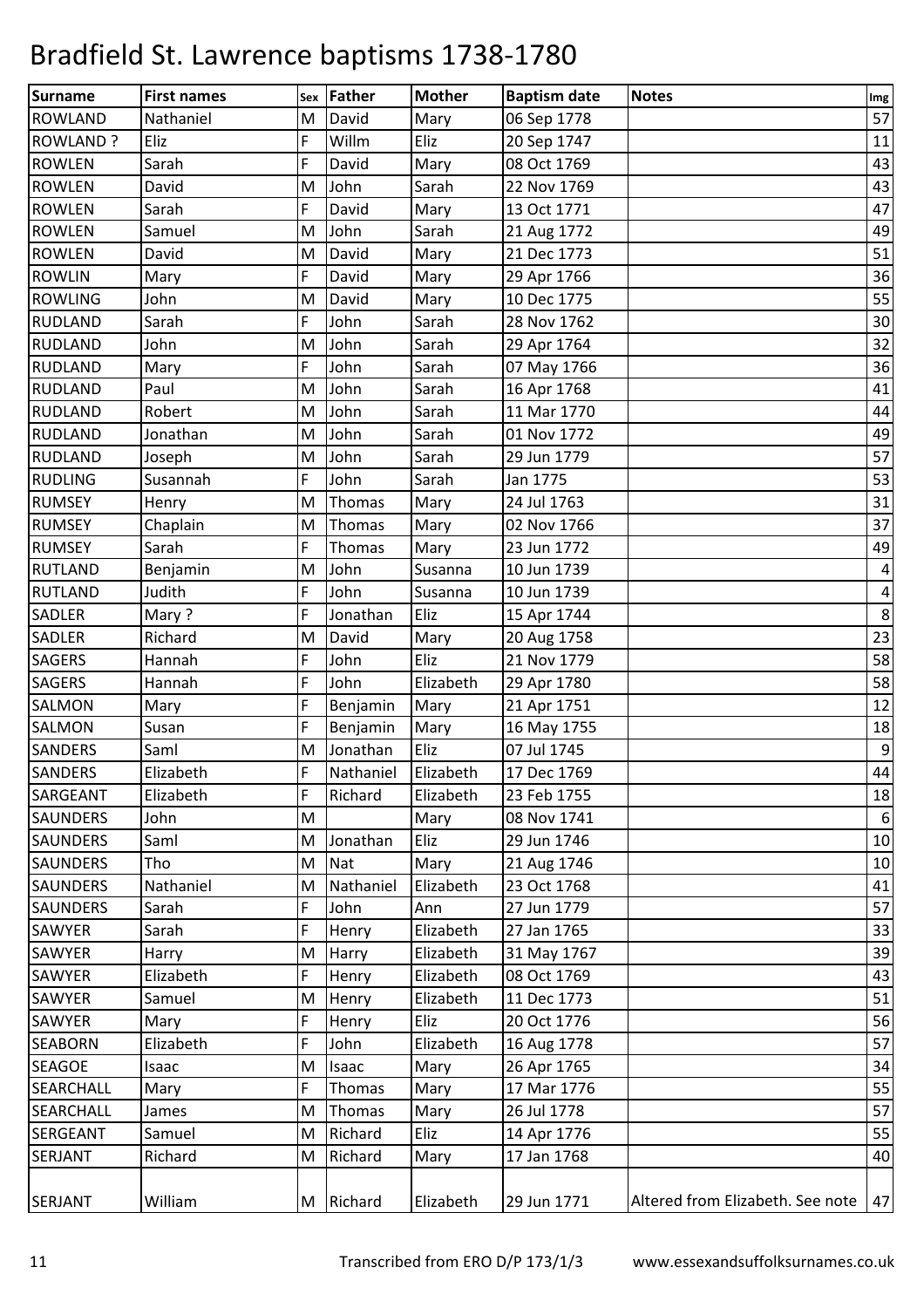| <b>Surname</b>  | <b>First names</b> |          | Father      | <b>Mother</b> | <b>Baptism date</b> | <b>Notes</b>      |                       |
|-----------------|--------------------|----------|-------------|---------------|---------------------|-------------------|-----------------------|
| <b>SERJANT</b>  | Mary               | Sex<br>F | Richard     | Elizabeth     | 22 Aug 1773         |                   | Im <sub>g</sub><br>50 |
| <b>SERJEANT</b> | John               | M        | Thomas      | Benjamina     | 18 Feb 1738/39      |                   | $\mathbf{3}$          |
| <b>SERJEANT</b> | John               | M        | <b>Thos</b> | Benjamina     | 22 Aug 1742         |                   | $\overline{7}$        |
| <b>SERJEANT</b> | Anne               | F        | Richard     | Elizabeth     | 03 Apr 1757         |                   | 21                    |
| <b>SERJEANT</b> | John               | M        | Richard     | Elizabeth     | 01 Jul 1759         |                   | 24                    |
| <b>SERJEANT</b> | <b>Thomas</b>      | M        | Richard     | Elizabeth     | 14 Feb 1762         |                   | 29                    |
| <b>SERJEANT</b> | James              | M        | Richard     | Elizabeth     | 30 Jun 1765         |                   | 35                    |
| <b>SHARP</b>    | Elizabeth          | F        | Shadrach    | Elizabeth     | 22 Apr 1760         |                   | 26                    |
| <b>SHARP</b>    | Hannah             | F        | Shadrach    | Elizabeth     | 21 Sep 1763         |                   | 32                    |
| <b>SHARP</b>    | Sarah              | F        | Shadrach    | Elizabeth     | 13 Aug 1766         |                   | 37                    |
| <b>SHARP</b>    | Manuel             | M        | Shadrach    | Elizabeth     | 27 Apr 1770         |                   | 44                    |
| <b>SHEAD</b>    | Ann                | F        | Willm       | Sarah         | 02 May 1778         |                   | 57                    |
| <b>SHEAD</b>    | Ann                | F        | William     | Sarah         | 01 Oct 1779         |                   | 58                    |
| <b>SHED</b>     | John               | M        | John        | Martha        | 31 Jan 1773         |                   | 49                    |
| <b>SHEDD</b>    | William            | M        | Wm          | Sarah         | 16 Mar 1777         |                   | 56                    |
| <b>SHIPLEY</b>  | William            | M        | James       | Martha        | 06 Feb 1779         |                   | 57                    |
| <b>SIBBON</b>   | Jonathan           | M        | Jonathan    | Eliz          | 10 Nov 1776         |                   | 56                    |
| <b>SIDA</b>     | Elizabeth          | F        | Jacob       | Elizabeth     | 18 Feb 1738/39      |                   | $\mathbf{3}$          |
| <b>SIDA</b>     | Jacob              | M        | Jacob       | Elizabeth     | 09 Nov 1740         |                   | $\mathsf S$           |
| <b>SIDA</b>     | Sarah              | F        | Jacob       | Elizabeth     | 12 Dec 1742         |                   | $\overline{7}$        |
| <b>SIDA</b>     | Mary               | F        | Jacob       | Elizabeth     | 27 Dec 1747         |                   | 11                    |
| <b>SIZER</b>    | John               | M        | Francis     | Anna          | 28 Jan 1738/39      |                   | $\mathsf 3$           |
| <b>SIZER</b>    | Anna               | F        | Francis     | Anna          | 13 Jul 1741         |                   | $\boldsymbol{6}$      |
| <b>SIZER</b>    | Thomas             | M        | John        | Sarah         | 19 May 1776         |                   | 55                    |
| <b>SIZER</b>    | Elizabeth          | F        | John        | Sarah         | 28 Jul 1777         |                   | 56                    |
| <b>SMITH</b>    | Philip             | M        | John        | Anne          | 07 Jan 1738/39      |                   | $\overline{3}$        |
| <b>SMITH</b>    | Mary               | F        | William     | Elizabeth     | 05 Oct 1755         |                   | 19                    |
| <b>SMITH</b>    | Susan              | F        | Willm       | Susan         | 05 Sep 1756         |                   | 20                    |
| <b>SMITH</b>    | John               | M        | William     | Elizabeth     | 07 Nov 1756         |                   | 20                    |
| <b>SMITH</b>    | William            | M        | William     | Elizabeth     | 21 May 1758         |                   | 23                    |
| <b>SMITH</b>    | Mary               | F        | William     | Susan         | 03 Jun 1759         |                   | 24                    |
| <b>SMITH</b>    | Anne               | F        | William     | Susan         | 16 Aug 1761         |                   | 28                    |
| <b>SMITH</b>    | Sarah              | F        | Thomas      | Sarah         | 08 Sep 1765         |                   | 35                    |
| <b>SMITH</b>    | John               | M        | James       | Sarah         | 22 Nov 1767         |                   | 40                    |
| <b>SMITH</b>    | Thomas             | M        | Thomas      | Sarah         | 05 Jul 1768         |                   | 41                    |
| <b>SMITH</b>    | Sarah              | F        | James       | Sarah         | 13 Aug 1769         |                   | 43                    |
| <b>SMITH</b>    | Susannah           | F        | Isaac       | Susannah      | 21 Jan 1770         |                   | 44                    |
| <b>SMITH</b>    | Mary               | F        | Thomas      | Sarah         | 20 Jan 1771         |                   | 46                    |
| <b>SMITH</b>    | Abraham            | M        | Isaac       | Susannah      | 06 Dec 1772         |                   | 49                    |
| <b>SMITH</b>    | Charlotte          | F        | Thomas      | Sarah         | 23 Nov 1773         |                   | 51                    |
| <b>SMITH</b>    | Sarah              | F        | Isaac       | Sarah         |                     | 1774 After 14 Jul | 53                    |
| <b>SMITH</b>    | Elizabeth          | F        | Thomas      | Sarah         | 29 Sep 1776         |                   | 56                    |
| <b>SMITH</b>    | Robert             | M        | Thomas      | Sarah         | 21 Mar 1779         |                   | 57                    |
| SNEAD ?         | Sally              | F        | William     | Sarah         |                     | 1774 After 14 Jul | 53                    |
| <b>SORREL</b>   | Joseph             | M        | Joseph      | Margaret      | 05 Apr 1768         |                   | 41                    |
| <b>SORREL</b>   | Nathaniel          | M        | Joseph      | Margaret      | 03 Dec 1769         |                   | 44                    |
| <b>SOUGETT</b>  | Mary               | F        | James       | Elizabeth     | 27 Mar 1743         |                   | $\overline{7}$        |
| <b>SOUGETT</b>  | James              | M        |             | Mary          | 20 Apr 1755         | Base born         | 18                    |
| SOUGETT         | Isaac              | M        |             | Elizabeth     | 22 Feb 1756         | Base born         | 19                    |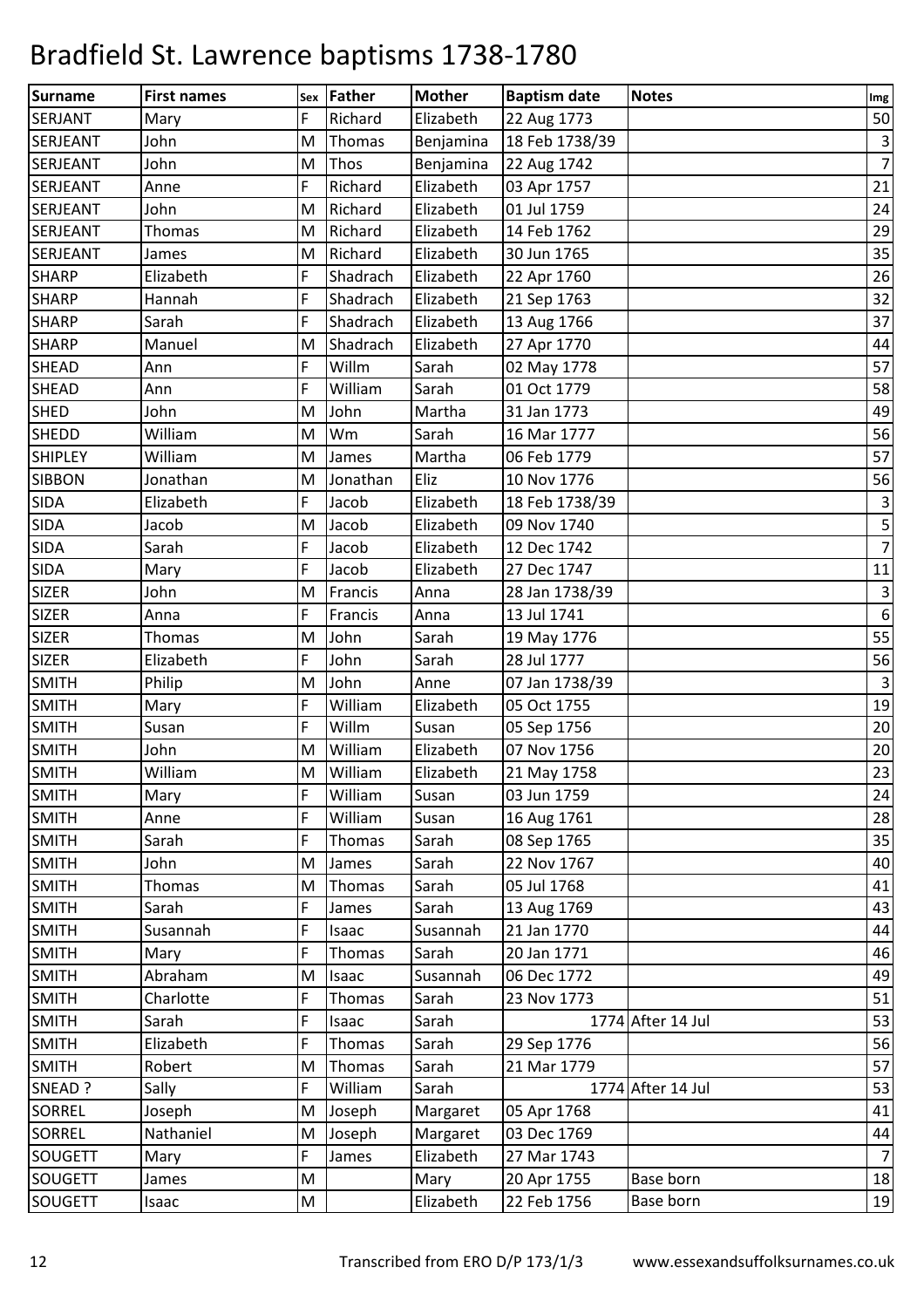| <b>Surname</b>   | <b>First names</b> | Sex | Father   | <b>Mother</b> | <b>Baptism date</b> | <b>Notes</b>      |                   |
|------------------|--------------------|-----|----------|---------------|---------------------|-------------------|-------------------|
| SOUTHGATE        | Margaret           | F   | James    | Elizabeth     | 09 Nov 1740         |                   | Img<br>$\sqrt{5}$ |
| <b>SOUTHGATE</b> | Anne               | F   | James    | Elizabeth     | 17 Apr 1748         |                   | 11                |
| <b>SOWGATE</b>   | John               | M   | Jam      | Eliz          | 08 Sep 1745         |                   | $\boldsymbol{9}$  |
| <b>SOWGATE</b>   | Ruth               | F   | James    | Eliz          | 09 Dec 1750         |                   | 12                |
| <b>STARLING</b>  | James              | M   | James    | Ann           | 11 Jun 1775         |                   | 53                |
| <b>STARLING</b>  | Ann                | F   | James    | Ann           | 15 Jun 1777         |                   | 56                |
| <b>STARLING</b>  | Mary               | F.  | James    | Ann           | 10 Oct 1779         |                   | 58                |
| <b>STEBING</b>   | William            | M   | William  | Mary          | 16 Dec 1771         |                   | 48                |
| <b>SURRY</b>     | <b>Thomas</b>      | M   | John     | Rose          | 20 Jul 1740         |                   | $\overline{5}$    |
| <b>SURRY</b>     | Samuel             | M   | John     | Rose          | 03 Jul 1748         |                   | 12                |
| <b>SURRY?</b>    | Rose               | F   | John     |               | 23 Feb 1745/46      |                   | 10                |
| <b>SYDE</b>      | Susanna            | F   | Jacob    | Eliz          | 18 Aug 1745         |                   | $9\,$             |
| SYDE ?           | Ann                | F   | Jacob    | Eliz          | 02 Nov 1746         |                   | 11                |
| <b>THOMPSON</b>  | Benjamin           | M   | Benjn    | Ann           | 08 Jul 1774         |                   | 52                |
| <b>THOMPSON</b>  | Mary               | F   | Benjamin | Ann           | 25 Feb 1776         |                   | 55                |
| <b>THOMPSON</b>  | Elizabeth          | F   | Matthew  | Elizabeth     | 11 Jul 1780         | See note          | 58                |
| <b>THOMSON</b>   | Nanny              | F   | Benjamin | Ann           | 25 Jul 1769         |                   | 43                |
| <b>THOMSON</b>   | John               | M   | Benjamin | Anne          | 28 Jan 1771         |                   | 46                |
| <b>TURNER</b>    | John               | M   | John     | Mary          | 04 Jun 1765         |                   | 34                |
| <b>TURNER</b>    | Mary               | F   | John     | Mary          | 24 Aug 1766         |                   | 37                |
| <b>TURNER</b>    | William            | M   | John     | Mary          | 11 Dec 1768         |                   | 42                |
| <b>TURNER</b>    | Susan              | F   | John     | Mary          | 13 Jan 1771         |                   | 46                |
| <b>TURNER</b>    | Sarah              | F   | John     | Mary          | 25 Apr 1773         |                   | 50                |
| <b>TURNER</b>    | Elizabeth          | F   | John     | Mary          | 23 Mar 1777         |                   | 56                |
| <b>TURNER</b>    | Jacob              | M   | John     | Mary          | 25 Jul 1779         |                   | 57                |
| <b>WALLIS</b>    | John               | M   | John     | Sarah         | 20 May 1772         | Travelling people | 48                |
| <b>WARD</b>      | William            | M   | William  | Susan         | 16 Mar 1755         |                   | 18                |
| WARD             | Susanna            | F   | William  | Susan         | 13 Mar 1757         |                   | 21                |
| <b>WARD</b>      | Sarah              | F   | William  | Susannah      | 30 Dec 1759         |                   | 25                |
| <b>WARD</b>      | Mary               | F   | William  | Susannah      | 19 Nov 1762         |                   | $30\,$            |
| <b>WARD</b>      | Elizabeth          | F   | William  | Susannah      | 23 Feb 1766         |                   | 36                |
| WARD             | Mary               | F   | William  | Mary          | 25 May 1777         |                   | 56                |
| <b>WARD</b>      | William            | M   | William  | Mary          | 24 Jan 1779         |                   | 57                |
| <b>WARD</b>      | Susan              | F   | William  | Mary          | 24 Dec 1780         |                   | 59                |
| <b>WEAVER</b>    | Mary               | F   | John     | Esther        | 23 Aug 1741         |                   | $\boldsymbol{6}$  |
| <b>WEAVER</b>    | John               | M   | John     | Easter        | 31 Jul 1743         |                   | $\bf 8$           |
| <b>WEAVER</b>    | Jacob              | M   | Willm    | Easter        | 26 Jan 1745/46      |                   | 10                |
| <b>WEAVER</b>    | Abraham            | M   | John     | Esther        | 18 Sep 1748         |                   | 12                |
| WEAVER           | Eliz               | F   | John     | Esther        | 10 Mar 1750/51      |                   | 12                |
| <b>WEAVER</b>    | Mary               | F   | John     | Esther        | 18 Feb 1753         |                   | 14                |
| <b>WEAVER</b>    | Isaac              | M   | John     | Esther        | 02 Jun 1755         |                   | 18                |
| <b>WEAVER</b>    | Richard            | M   | John     | Esther        | 03 Sep 1757         |                   | 21                |
| <b>WEAVER</b>    | William            | M   | John     | Esther        | 01 Jun 1760         |                   | 26                |
| <b>WEAVER</b>    | Hannah             | F   | Abraham  | Susannah      | 06 Jul 1773         |                   | 50                |
| <b>WEBB</b>      | Ann                | F   | James    | Eliz          | 25 Nov 1750         |                   | 12                |
| WEBB             | James              | M   | James    | Elizabeth     | 22 Mar 1751/52      |                   | 13                |
| <b>WEBB</b>      | William            | M   | James    | Elizabeth     | 26 May 1754         |                   | 16                |
| <b>WEBB</b>      | Sarah              | F   | James    | Elizabeth     | 22 Feb 1756         |                   | 19                |
| <b>WEBB</b>      | John               | M   | James    | Elizabeth     | 09 Jul 1758         |                   | 23                |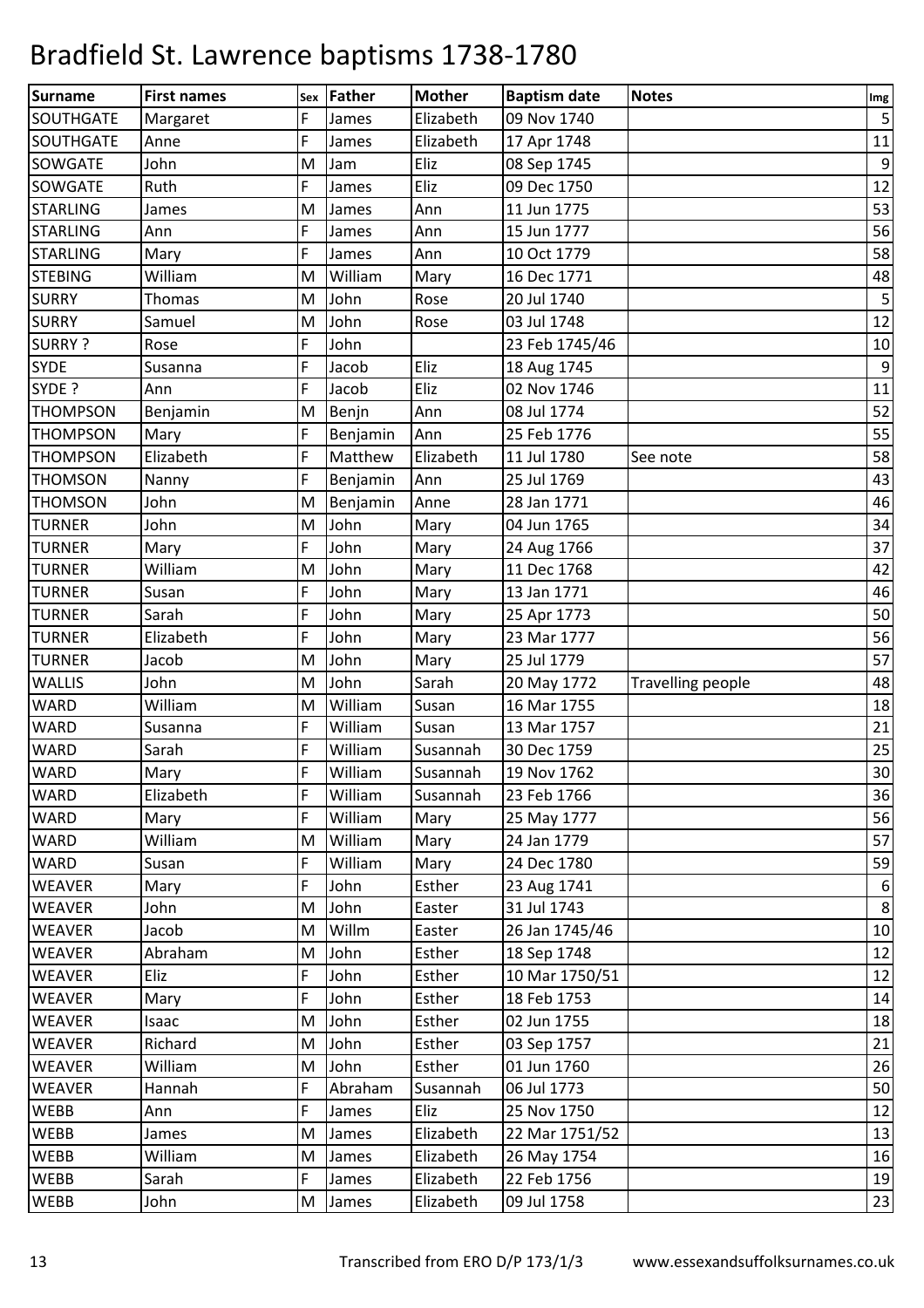| Surname           | <b>First names</b> |    | Sex Father    | <b>Mother</b> | <b>Baptism date</b> | <b>Notes</b>               | Img              |
|-------------------|--------------------|----|---------------|---------------|---------------------|----------------------------|------------------|
| <b>WEBB</b>       | Sarah              | F  | Abraham       | Sarah         | 22 Feb 1767         |                            | 38               |
|                   |                    |    |               |               |                     | Base born child of Abraham |                  |
| <b>WEBB</b>       | Anne               | F  | Abraham       | Sarah         | 12 Nov 1771         | Webb & Sarah Algate        | 48               |
| <b>WEBBER</b>     | Susanna            | F  | Mark          | Mary          | 30 Mar 1746         |                            | 10               |
| <b>WEBBER</b>     | Sarah              | F  | Mark          | Mary          | 30 Oct 1748         |                            | 12               |
| <b>WEBBER</b>     | Mark               | M  | Mark          | Mary          | 19 Jan 1751/52      |                            | 13               |
| <b>WEBBER</b>     | John               | M  | Mark          | Mary          | 31 Jul 1756         |                            | 20               |
| <b>WEBBER</b>     | Mary               | F  |               | Mary          | 09 Mar 1766         | Base born                  | 36               |
| <b>WHYBROW</b>    | Sarah              | F  | John          | Elizabeth     | 26 Sep 1762         |                            | 30               |
| <b>WHYBROW</b>    | John               | M  | John          | Elizabeth     | 26 Aug 1764         |                            | 33               |
| <b>WILBEY</b>     | Elizabeth          | F  | Thomas        | Elizabeth     | 09 Apr 1756         |                            | 20               |
| <b>WILBEY</b>     | William            | M  | Thomas        | Elizabeth     | 24 Apr 1763         |                            | 31               |
| <b>WILBEY</b>     | Sarah              | F  | Thomas        | Elizabeth     | 16 Mar 1766         |                            | 36               |
| <b>WILBY</b>      | George             | M  | Thomas        | Elizabeth     | 06 Jan 1754         |                            | 16               |
| <b>WILBY</b>      | Abraham            | M  | Thomas        | Elizabeth     | 06 Nov 1758         |                            | 23               |
| <b>WILBY</b>      | Jane               | F  | Thomas        | Elizabeth     | 25 Nov 1759         |                            | 25               |
| <b>WILDING</b>    | James              | M  | James         | Martha        | 10 Jun 1778         |                            | 57               |
| WILLIS            | Sarah              | F. | Joseph        | Sarah         | 02 Jan 1771         |                            | 45               |
| <b>WILLIS</b>     | Joseph             | M  | Jos           | Mary          | 26 Feb 1775         |                            | 53               |
| <b>WILLIS</b>     | Mary               | F  | Joseph        | Mary          | 03 Nov 1776         |                            | 56               |
| <b>WILLIS</b>     | Abraham            | M  | Joseph        | Mary          | 27 Jun 1779         |                            | 57               |
| <b>WILLOUGHBY</b> | Thos               | M  | Thos          | Eliz          | 14 May 1749         |                            | $12\,$           |
| <b>WILLOUGHBY</b> | John               | M  | <b>Thomas</b> | Eliz          | 07 Jul 1751         |                            | 12               |
| <b>WRINCH</b>     | James              | M  | Samuel        | Martha        | 28 Nov 1759         |                            | 25               |
| <b>WRINCH</b>     | Robert             | M  | Samuel        | Martha        | 29 Dec 1761         |                            | 29               |
| <b>WRINCH</b>     | Fanny              | F  | Samuel        | Martha        | 17 Sep 1766         |                            | 37               |
| <b>WYBROW</b>     | John               | M  | John          | Elizabeth     | 08 Oct 1758         |                            | 23               |
| <b>WYBROW</b>     | Mary               | F  | John          | Elizabeth     | 08 Jun 1760         |                            | 26               |
| <b>WYLES</b>      | Joseph             | M  | Daniel        | Sarah         | 04 May 1777         |                            | 56               |
| <b>WYLES</b>      | Daniel             | M  | Daniel        | <sub>S</sub>  | 04 May 1777         | See Wale                   | 56               |
| <b>YELL</b>       | John               | М  | Thomas        | Mary          | 07 Oct 1739         |                            | $\sqrt{4}$       |
| <b>YELL</b>       | William            | M  | Thomas        | Mary          | 14 Mar 1741/42      |                            | $\boldsymbol{6}$ |
| <b>YELL</b>       | Sarah              | F  | John          | Mary          | 28 Jul 1745         |                            | $\boldsymbol{9}$ |
| <b>YELL</b>       | Priscilla          | F  | Thomas        | Mary          | 24 Jul 1748         |                            | 12               |
| <b>YELL</b>       | Ann                | F  | Thomas        | Mary          | 21 Oct 1750         |                            | 12               |
| <b>YELL</b>       | Mary               | F  | John          | Mary          | 03 Feb 1760         |                            | 25               |
| <b>YELL</b>       | Anne               | F. | Thomas        | Anne          | 02 Nov 1760         |                            | 26               |
| <b>YELL</b>       | Sarah              | F  | John          | Mary          | 21 Mar 1762         |                            | 29               |
| <b>YELL</b>       | <b>Thomas</b>      | M  | Thomas        | Anne          | 25 Apr 1763         |                            | 31               |
| <b>YELL</b>       | John               | M  | John          | Mary          | 31 Mar 1765         |                            | 34               |
| <b>YELL</b>       | Mary               | F  | Thomas        | Anne          | 06 Dec 1767         |                            | 40               |
| <b>YELL</b>       | Ruth               | F  | John          | Mary          | 15 Aug 1768         |                            | 41               |
| <b>YELL</b>       | Bennet             | M  | John          | Mary          | 21 Nov 1769         |                            | 43               |
| <b>YELL</b>       | John               | M  | Thomas        | Anne          | 17 Jun 1770         |                            | 44               |
| <b>YELL</b>       | Thomas             | M  | John          | Susannah      | 29 Jun 1771         |                            | 47               |
| <b>YELL</b>       | Mary               | F  |               | Anne          | 09 Oct 1773         | Base born child            | 51               |
| <b>YELL</b>       | <b>Thomas</b>      | M  | John          | Susannah      | 16 Dec 1773         |                            | 51               |
| <b>YELL</b>       | Phoebe             | F  | John          | Susan         | 28 Jan 1776         |                            | 55               |
| <b>YELL</b>       | Susan              | F  | John          | Susan         | 07 Jun 1778         |                            | 57               |